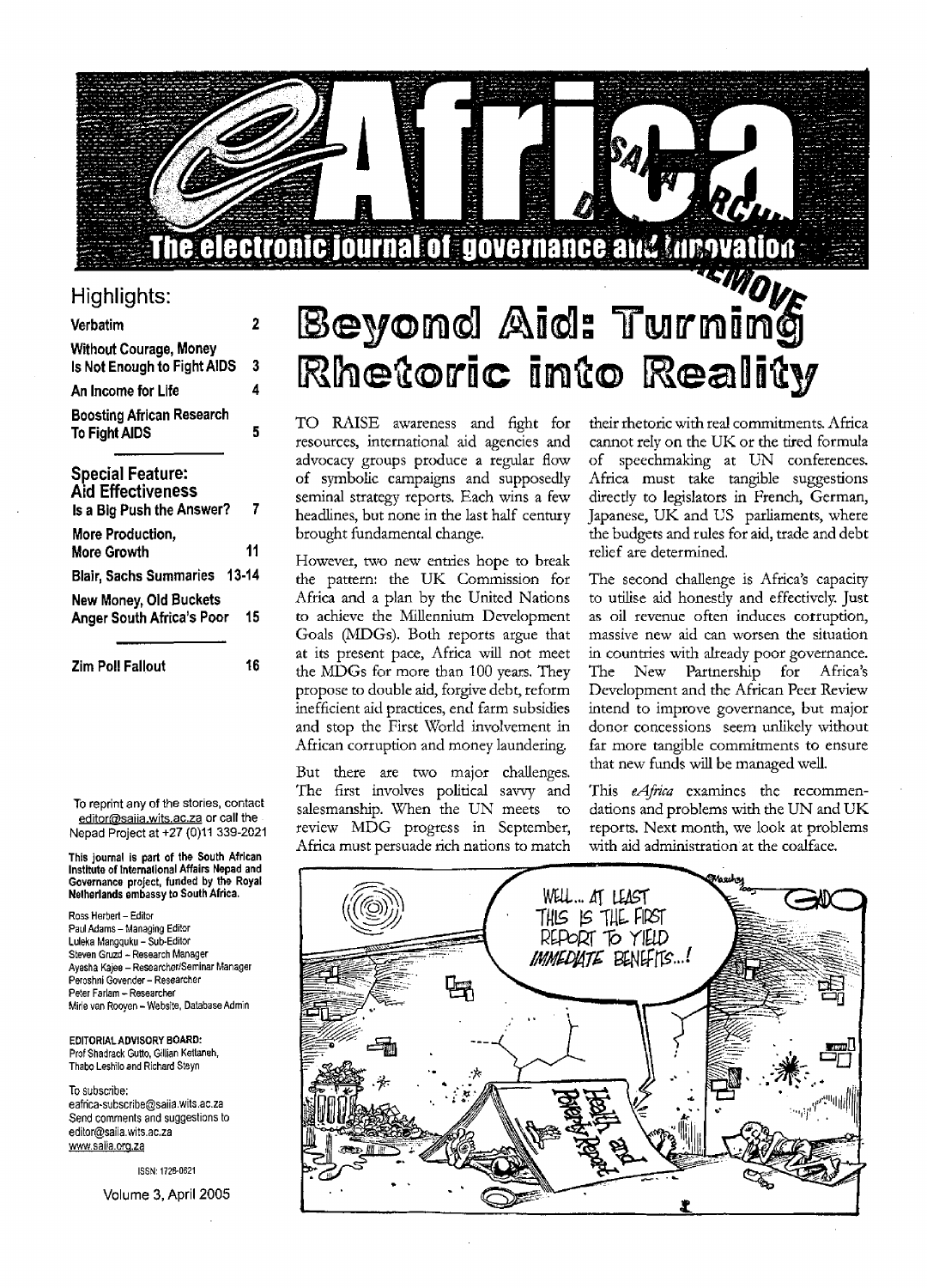# $e$  , it is in Fig.

# Verbatim

**He is treating the election like a wedding party, where the bride and groom invite friends to come and be merry. The only people that are coming to observe the elections are his friends.** - Priscilla Misihairabwi-Mushonga, Zimbabwe opposition Movement for Democratic Change shadow foreign affairs minister, on President Robert Mugabe's selective list of election observers.

**My family knows where I stand on this issue. They all have a code of conduct. If they don't follow it, they will be treated like everyone** else.<sup>?</sup><sup>2</sup> - Nigerian President Olusegun Obasanjo, warning that even his relatives would not be spared in his current high-profile anti-corruption drive.

**I had no responsibility for what happened in the 16th, 17th and 18th Centuries but I ask your forgiveness for what we did to black people.**<sup>22</sup> - Brazilian President Luis Inacio Lula da Silva apologising for the South American country's role in African slavery, on a recent visit to Senegal.

**I decide, as a mediator ... concerning the elections of 2005, that the constitutional council should accept the eligibility of the candidates that will be represented by the political parties which have signed the Linas-Marcoussis peace agreement.-"** - South African President Thabo Mbeki, AU mediator in Côte d'Ivoire, opening the way for controversial former prime Minister Alassane Ouattara to run for president, a key demand of the rebel movement.



**The days when MPs were being intimidated by police for speaking their mind in public are long gone and President Kibaki had better understand this.'**? - Kenyan MP Sammy Weya, after Kenyan police questioned a member of parliament who was accused of singing a song hinting that President Mwai Kibaki was lazy, and that his wife Lucy held the real power.

**For the first three days they cut your buttocks with a razor. You lie down and they slice you. They slice your buttocks and tell you to** talk.<sup>55</sup> – Itaai, a Zimbabwean refugee temporarily held at Harare's Chikurubi Maximum Prison for having refugee status in South Africa.

**I know of plans to impeach** me **and I ask them to go ahead because I don't care.<sup>22</sup>** – Bingu wa Mutharika, President of Malawi, whose anticorruption drive continues to garner disapproval among the political elite. There were reportedly 10 violations on which he could be impeached.

**Choosing the right general in the war against poverty will not assure victory, but choosing the wrong one surely increases the chances of failure.<sup>37</sup>** -Joseph Stiglitz, Nobel Prize winner and a former World

Bank chief economist, on President George W Bush's nomination of Paul Wolfowitz, US Deputy Defence Secretary, for the position of World Bank president.

**It cannot be reasonably justified in a democratic society to disallow one to contest elections on account** of sex.<sup>22</sup> – A statement from the Lesotho Council of Nongovernmental Organisations,

on reserving seats for women in the country's first democratic local elections.

**The stark reality is that what kills young women here is often not promiscuity, but marriage. Indeed, just about the deadliest thing a woman in southern Africa** can do is get married.<sup>22</sup> - Nicholas Kristof, in *The New York Times,* on President George Bush's AIDS policy that advocates abstinence and marital fidelity over the use of condoms, in a continent where condoms could save lives of millions of women from being infected.

**Look at how all the intellectuals wrecked our country. How could** George do any worse?<sup>??</sup> - A Monrovia resident, on soccer hero George Weah's plans to run for the Liberian presidency later this year.

**When I got married we pulled down our bed net and gave it to the village tailor. He made the gown in a few minutes. The tailor charged only \$5.<sup>32</sup>** - Atyanga Kolofrida, a Ugandan, on poor people turning bed nets into wedding dresses, a practice that has been widely discouraged. Malaria is endemic in 90% of the country.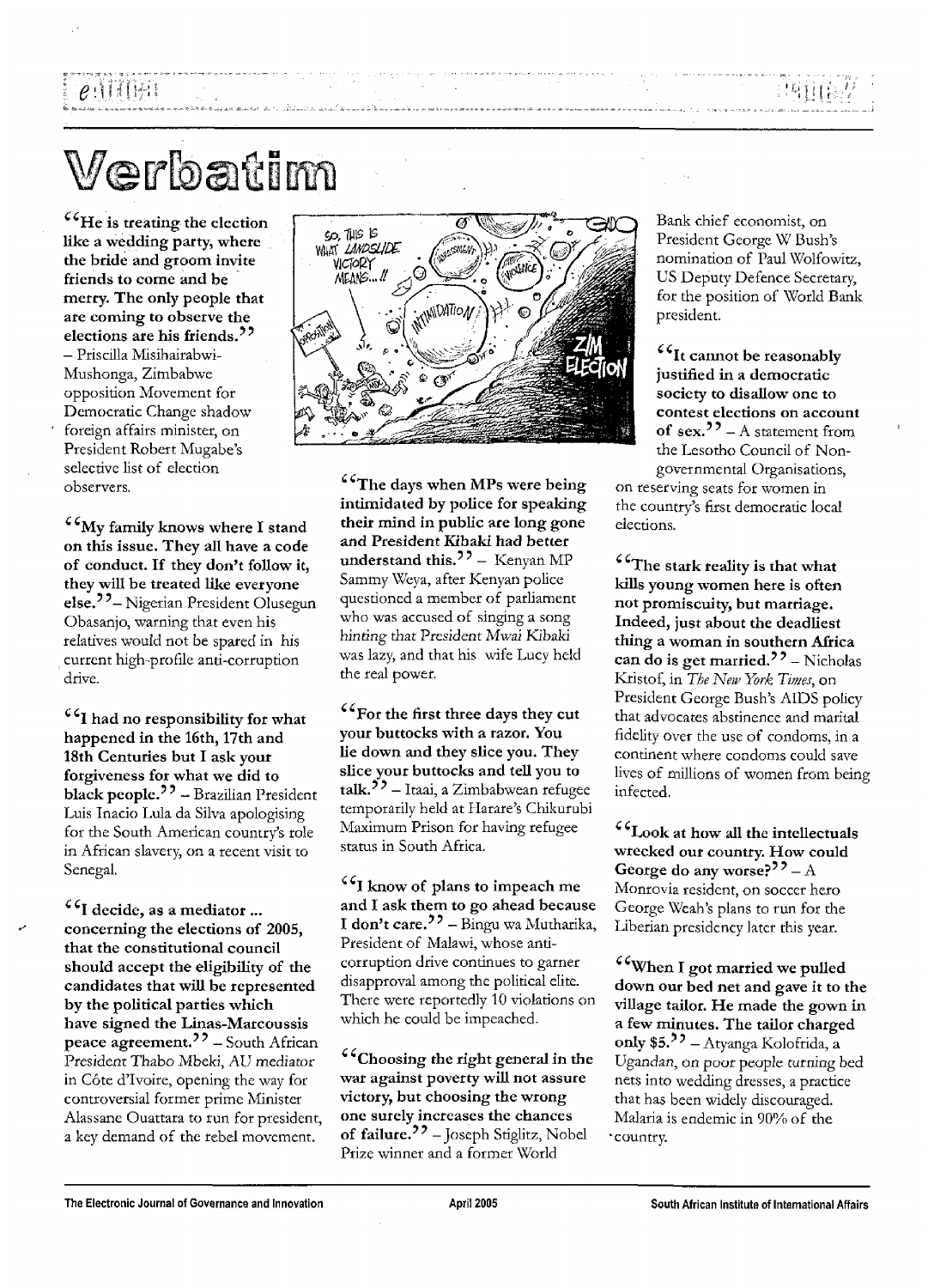# $e$ . TTUE :

# Without Courage, Money Is Not Enough To Fight AIDS

Botswana, one of Africa's richest nations, has the money and the drugs to fight HIV, but those afflicted often don't seek treatment. A creative programme turns social stigma on its head.

JUST more than a month ago in the ballroom of Gaborone's International Convention Centre, Cynthia Leshomo was crowned Botswana's newest beauty queen. After competing against 11 other contestants, Leshomo sauntered along the catwalk, beaming in the bright lights and camera flashes, and proudly slipped into the sash proclaiming her new title: Miss HIV Stigma-Free 2005.

All contestants in this pageant are HIVpositive, and they're judged not only for their beauty but also as AIDS activists within their community. But it wasn't always this way. When Leshomo first learned she was HIV-positive five years ago, she was terrified.

'I was one of the people who was stigmatising other people living with HIV/AIDS because I thought young and beautiful as I was, I could not get infected. What was more, I was not of the class to be infected,' said the 32-yearold business school graduate. 'I thought I was the black sheep in the family; I thought I was cursed. I was totally in denial; I was just thinking of death.'

#### Facing reality

Leshomo's shame was so profound<br>that she attempted suicide,<br>swallowing a bottle of the antiretroviral eshomo's shame was so profound that she attempted suicide, medicines that had been prescribed to prolong her life. She slipped into a coma that lasted for two days, but awoke with a new commitment to fight the disgrace thrust upon those with the virus.

'That's why I went public with my status - to tell the whole nation, "Look here, we're living with HIV and AIDS,'" she said.

Botswana has one *of* the highest HIV prevalence rates in the world, with nearly two in five adults living with the



disease. Average life expectancy has fallen to just over 30 years, and evidence of the pandemic is everywhere. Billboards are emblazoned with images of red ribbons encouraging the public to learn their HIV status. Condoms are free in many public bathrooms. At every level of society, individuals once perfectly healthy are wasting away while pretending nothing is wrong.

### 'I thought young and beautiful as I was, 1 could not get infected'

The international community has praised Botswana's response to the HIV/AIDS pandemic. This nation of 1.7 million people was the first in sub-Saharan Africa to provide a free, universal antiretroviral drug programme, which has won significant international funding and attention.

Although Botswana is one of Africa's richest countries with a massive revenue surplus, thanks to its mineral

wealth, it has learned the hard way that stigma — not simply a lack of resources — remains a leading obstacle to HIV/AIDS prevention and treatment programmes. Silence about HIV and AIDS remains widespread. Discrimination against those living with HIV - or those suspected of carrying the virus — continues to divide families and communities.

The Miss HIV Stigma-Free pageant is one of many efforts to eradicate the stigma. Four years ago Botswana's largest company, The Debswana Diamond Company (a joint venture between De Beers and the government), became the first organisation in the country to provide free HIV testing and anti-retroviral drugs, after discovering that AIDS had surpassed accidents as the main cause of death among employees.

The company knows that at least 1,300 out of more than 6,000 employees are HIV-positive, But only 410 take advantage of the treatment programme that is on offer.

The Electronic Journal of Governance and Innovation April 2005 April 2005 South African Institute of International Affairs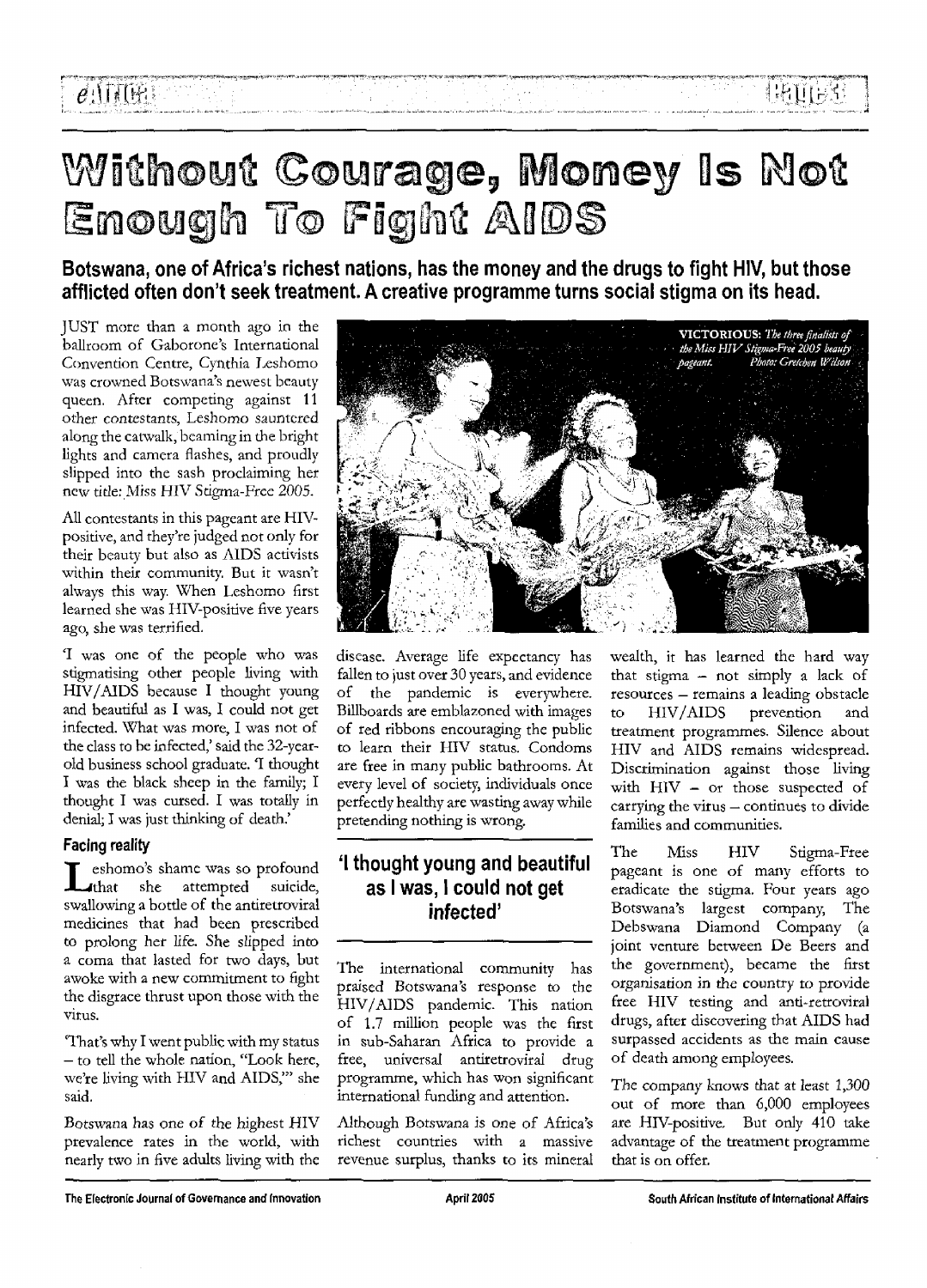#### renteren en die staan.<br>Geboortes *e* 10 - 10 - 10 - 10 - 11 Alban C 医链球菌

We just assumed that with such a [free medical] service that we'd be overwhelmed. But it didn't happen,' said Dr Onalethata Johnson, who coordinates the company's HIV/AIDS response. We have this money sitting there and it's not really being optimally utilised.'

Debswana contributes 3.1% of all workers' salaries to its HIV treatment fund. But Johnson said that presently about \$7 million is waiting to be spent.

That financial arsenal ought to allow the company to make a significant impact on the disease. But before treatment can begin, employees must be willing to learn their status. That is where fear and stigma block progress. Although the company has

LAST year, Neo Chitombo became pregnant with her third child. Unemployed, she turned to Thari ya Basadi - an income-generating project for women living with HIV in Botswana.

Chitombo began meeting with other women, each stringing together small beads to make decorative pins and elaborate carrying cases for mobile phones.

'I would sit with the other ladies and we talked about our experiences,' said the 29-year-old Chitombo. 'The other women talk openly about their status. They have the self-confidence to share their experiences.'

To make each pin, Chitombo strings about 200 beads to form a pattern of a red AIDS ribbon. Many include rows of light blue, white and black - representing the Botswana flag. The pins are sold both locally and internationally for about \$2.25. By making 10 pins a day, seven days a week, Chitombo can earn a weekly income of about \$110.

'The money helped me buy the baby's clothing, and it helped me put food on the table for the other two kids that i have,' she said.

a policy not to discriminate against infected employees, Johnson said many employees don't trust their employers to stick by this resolution and fear that participating in a testing programme may mean the end of their job.

'People feel that, "Well, what's in it for me, to know my HIV status? Except that I will be discriminated against,'" she said.

#### The sting of the stigma

Johnson said many employees who<br>know their status don't disclose to<br>others for fear of being ridiculed and Tohnson said many employees who know their status don't disclose to ostracised by co-workers, friends and family.

'In this part of the world, the main mode of transmission is through sexual activity, and sexual activities are really

## **An Income for Life**

In addition to providing much-needed income to participants, Thari ya Basadi also aims to dispel widespread shame about the virus. To do this, each of the women sells her own products along with cards that include their photograph and personal story.

'The mission is to break down stigma, so that the buyer can look at the photograph and then look at the seller and say, "Oh, this is you who made this pin,'" said Michelle Schaan, founder and director of Health Promotion International, the non-governmental organisation that provides financial assistance to the group. 'It opens doors to speak more freely about HIV.'

Today, Chitombo spends most of her time as an educator at the HIV/AIDS Control Centre, a private company that offers counselling and information on HIV/AIDS to businesses in Botswana.

'I always tell people about Thari ya Basadi,' said Chitombo. 'I ask women if they want to have a day with us, and feel how it is to be in a group like that, where we give each other support.' - Gretchen **Wilson**

Thari ya Basadi can provide pins to conferences or businesses around the world (including special orders). For information call +267 3908180 or +267 72198036.)

taboo to talk about,' Johnson said.

Cultural proscriptions against sexual discourse are not limited to southern Africa. But some experts say the widespread associations between AIDS and sex limits conversations about the complex factors that make some men and women more vulnerable to HIV transmission - including poverty, access to condoms and the inability to negotiate contraception within sexual relationships.

'It's a very sensitive topic because it's about sex,' said Richard Delate, spokesperson for UNAIDS in Johannesburg. 'So immediately when you talk about sex and HIV/AIDS, you also have to go back to the early days of conversations about AIDS, when it was associated with promiscuity. A lot of those connotations are still there.'

A key factor in the persistence of stigma is people's reluctance to publicly declare their HIV status, he said.

We can easily say that there are millions of people with HIV, yet it's still very difficult to find someone to say they're living with HIV/AIDS,' Delate said.

Delate pointed to a recent report from South Africa, where more than one in five adults, or about 5.3 million people, are living with HIV. Last month, Stats SA, South Africa's official statistics agency, said more than 200,000 South Africans aged 20 to 45 died in 2002, more than double the number in 1997. Yet HIV remains largely invisible on the nation's death certificates, as families of the deceased often ask that the death certificates list the names of infections associated with HIV, such as tuberculosis or pneumonia.

This is a problem of people acknowledging that [their family members] died of HIV/AIDS,' Delate said. 'We need to challenge people to be open about their status.'

\_ But coming forward with one's status is not so simple.

'Silence about HIV/AIDS is about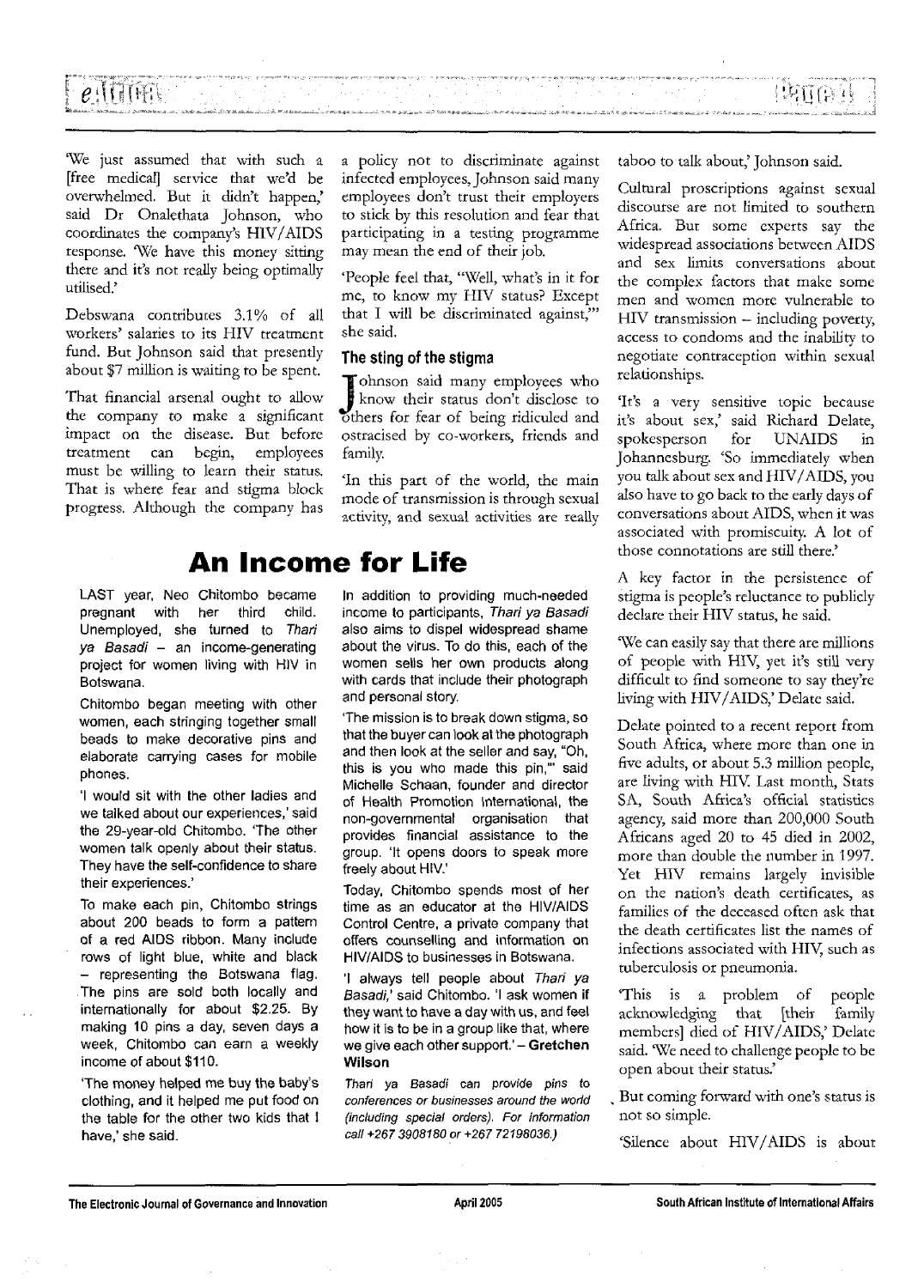| $e$ (Hill $e$                                                                                                                                                                                                                |  | 建建焦油 |
|------------------------------------------------------------------------------------------------------------------------------------------------------------------------------------------------------------------------------|--|------|
|                                                                                                                                                                                                                              |  |      |
| പ്രാപ്പെപ്പെട്ടു. അത് പ്രാപ്പ് പ്രാപ്പെട്ടില് അത്തിന്റെ പ്രാപാ പ്രാപിക്കാന് പ്രാപിക്കുന്ന പ്രാപിക്കുന്ന പ്രാപിക്കുന്നത്. അത്തിന്റെ പ്രാപിക്കുന്ന പ്രാപിക്കുന്ന പ്രാപിക്കുന്നത്. പ്രാപിക്കുന്ന പ്രാപിക്കുന്ന പ്രാപിക്കുന്നത്. |  |      |

security,' said Mathula Lusinga, a 29-year-old Zimbabwean living in Johannesburg. 'If you're sick, you need to keep your job, you need to keep your friends. A lot of companies and a lot of people still do not see AIDS as a normal disease, so people feel that the security of those things will be taken away by disclosing it to people.'

This is what happened to Kesego Basha-Mupeli, founder and director of the Centre for Youth and Hope AIDS, a local support group. Three years ago, she worked as a store clerk and disclosed her status to her supervisor.

Her boss told others about her status, and a week later, her job was eliminated. That year, Basha-Mepeli organised the first Miss HIV Stigma-Free pageant.

By celebrating the beauty of the contestants and the positive contributions they make to treatment in their communities, Basha-Mepeli hopes the pageant will wipe out the shame associated with the disease and encourage people to get tested for the virus.

#### Educating the community

n her fight against stigma, Basha-Mepeli has a growing list of allies. The Urban Youth Project, a Botswana government initiative, the UN Foundation and UNAIDS all target young people most at risk of

contracting the virus, including street children, orphans, young commercial sex workers and unemployed youth. Counselling and testing centres are widespread and the Botswana Network of AIDS Service Organisations funds small initiatives that respond to stigma at a community level.

Botswana's political leadership has publicly addressed the HIV/ AIDS stigma. President Festus Mogae, who himself has tested HIV-negative, has encouraged others to seek voluntary testing and has often stated that those not infected by the virus are still affected by it. Botswana's Minister of Health Lesego Motsumi has declared that initial prejudice against those living with

# **Boosting African Research to Fight AIDS**

IN THE global fight against HIV and AIDS, not all research is created equal.

One of the most significant challenges in the field of HIV research has been adequately investigating the various forms of the human immunodeficiency virus. The fastest-growing strain is known as HIV-1, subtype C. This version is the most common throughout southern and eastern Africa, as well as much of Asia, including India and Nepal.

But to date, much research on HIV has been conducted on another subtype, subtype B, which historically was the predominant subtype in Europe, the Americas, Japan and Australia. As a result, most of the antiretroviral drug regimens developed to stem HIV were designed for use against subtype B in Western countries.

'In the West, the conditions for doing research may be ideal, but the applicability may not be relevant to the situation on the ground in developing countries,' said Thumbi Ndung'u, laboratory director at the Botswana-Harvard AIDS Institute Partnership for HIV Research and Education (BHP) in Gaborone. 'When this kind of research is done here [in Africa], the implications for public health are enormous, because they're actually being tested in an area

with significant rates of HIV infection.'

BHP is one of a few efforts in Africa to command leading research on the virus that has so dramatically debilitated the continent. Other projects include Uganda's Joint Clinical Research Centre in Kampala and the East Africa office of the International AIDS Vaccine Initiative in Nairobi.

BHP's undertaking began in 1996 as a research and training collaboration between the Botswana government and the Harvard AIDS Institute. Five years later, the project opened a state-ofthe art laboratory in central Gaborone. Here, the local and international staff conducts epidemiological and laboratory research on various aspects of the virus, including the prevention of mother-to-child transmission (PMTCT) and the genetic components of HIV-1, subtype C.

Vaccine development is also a focus area for BHP. This initiative includes a number of investigations, including a Phase I safety trial on an experimental HIV vaccine candidate, as well as a vaccine preparedness study to determine the feasibility a large Phase II trial in Botswana.

'We believe ultimately a vaccine will be used to stop the spread of the virus,' said Ndung'u. 'So we're trying to understand the body's immune system's response to the virus.'

Another objective of BHP is the investigation of the efficacy of Western drugs and patterns of drug resistance in subtype C.

'Some of the research we're doing is pretty cutting edge. For example, we're looking at vaccine design questions, exploration of immune response,' said Ndung'u. 'Those kinds of things have universal applicability.'

Human resources capacity-building is also a major component of BHP's operations in Gaborone. Through its KITSO AIDS Training Program, local health care professionals augment their clinical exposure to HIV and AIDS through a collaboratively-developed curriculum. In addition, the facility itself provides important infrastructure needed to train the nation's future researchers and scientists.

Ndung'u said some of the methods employed by BHP researchers are particularly innovative, especially in the exploration of minor drug-resistant variants of HIV.

Those kind of things haven't been studied anywhere in the world,' he said. The lessons that we learn can be widely applicable to other developing countries where HIV may be a major burden on the population.' - Gretchen Wilson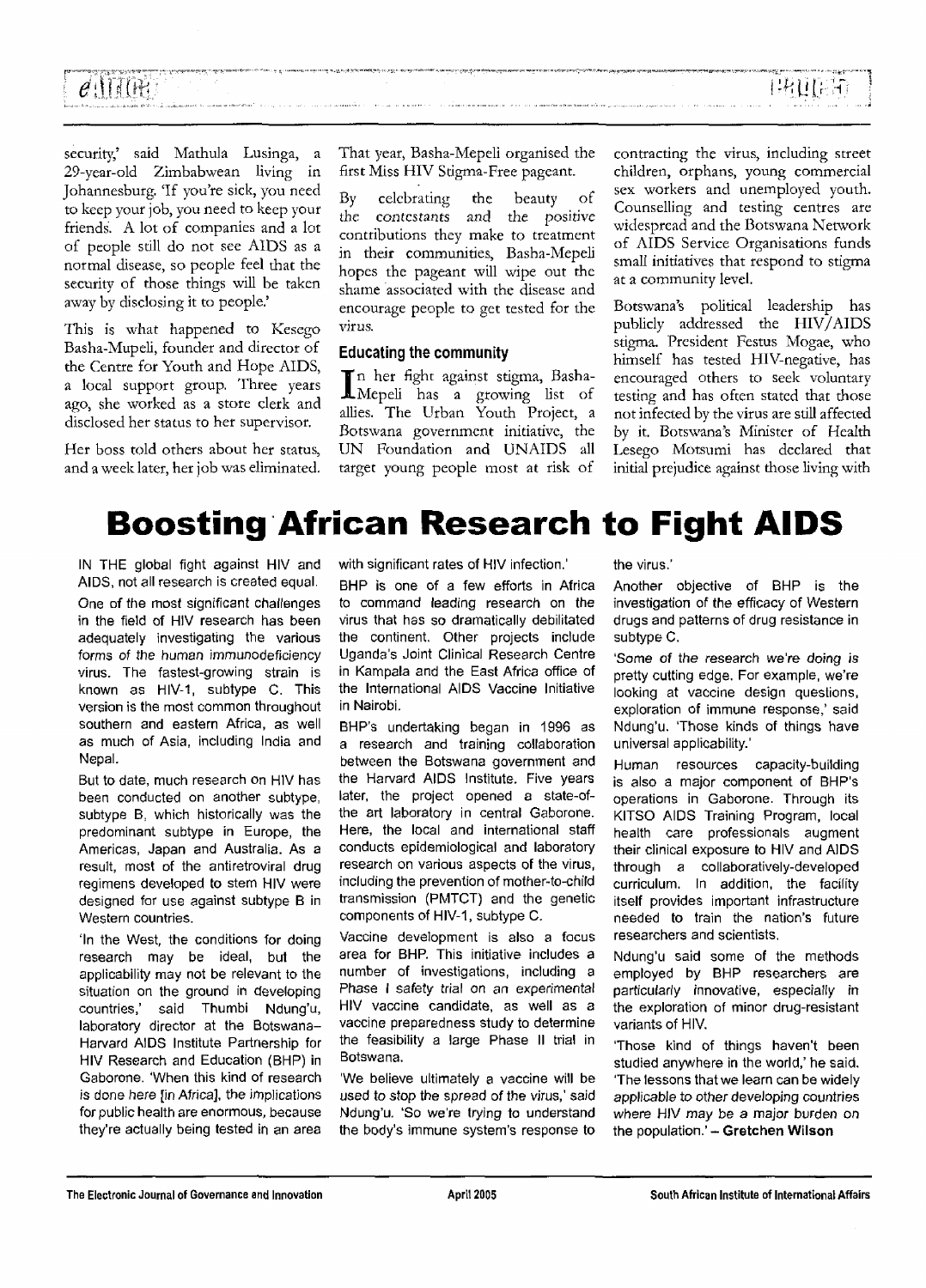HIV has already resulted in 'devastating negative consequences' by adding to

stigma, inducing fear and curtailing standard diagnostic practice. Many ministers and members of parliament also bring up HIV/ AIDS when addressing their constituencies and the public.

Yet the complex social and cultural values that lead to avoidance of HIV testing and treatment remain difficult to defeat.

'Stigma around disease is not particular to Africa or HIV/AIDS. It's something that exists in all cultures,' said Brad Ryder, spokesperson for the African Comprehensive HIV/ AIDS Partnerships, a public-private partnership between the Bill and Melinda Gates Foundation, US pharmaceuticals group Merck and the Botswana government. In 2000, the Gates foundation and Merck each contributed \$50 million to a fund for HIV/AIDS treatment and prevention, and Merck contributes select medications for treatment. But to date, Ryder said just over half of the fund's  $$100$  million has been allocated.

'We are a little behind schedule,' said Ryder. 'We would have thought it would be done by now. But when working with local programmes, you can't just

come in as a donor and throw money at the programmes.'

Stigma about HIV/ AIDS has also delayed the anticipated progress, Ryder said, adding that the reasons for stigma go beyond the taboo nature of HIV transmission.

'HIV/AIDS was traditionally seen as a death sentence,' Ryder said. 'There was no known treatment. Until people became aware of what treatment was and how it could help them to prolong their lives, people didn't come forward.'

When Botswana rolled out its publicly-<br>funded antiretroviral treatment antiretroviral treatment

'HIV/AIDS was traditionally seen as a death sentence. There was no known treatment'

programme three years ago, an estimated 110,000 people were in immediate need of drug treatment. Initially, many were reluctant to take advantage of the free services. But in 2003, the government introduced routine

HIV testing throughout the health care system.

#### Breaking the silence

y December of last year, Ryder  $\mathbf{D}$ said 32,000 patients were enrolled in the national programme, known as Masa, while another 7,000 receive drugs through privately-funded schemes. While this is only a fraction of those who need treatment, he said widespread treatment is crucial in the battle to end the shame surrounding HIV

'Now I think we're seeing a great change,' Ryder said. 'As people see their friends, their relatives, their neighbours essentially taken back from their death beds as a result of ARV therapy, we see now a greater number of people coming forward for testing and seeking treatment for HIV/AIDS.'

Such a climate is what makes the Miss HIV Stigma-Free pageant possible. This year, the catered gala drew an audience

'I have broken the silence. I have done what I could do to destigmatise AIDS'

of 500. On stage, each of the glamorous and healthy contestants had a chance to proclaim why she refused to be ashamed of her status.

'I have broken the silence. I have done what I could do to

destigmatise AIDS,' said the outgoing Miss HIV Stigma-Free, 33-year-old Kgalalelo Ntsepc. Addressing the winner, she said: 'You will be subjected to prejudice. Be brave; be passionate'. No one is more ignorant than the man or woman who doesn't know his or her status.' — **Gretchen Wilson**

# **Briefly**

**Africa calling:** The continent has the world's fastest growth in mobile phone use, with more than 82 million users. According to a recentlyreleased study that examined the social and economic impact of cellular telephones, backed by UK mobile phone giant Vodafone and the Centre for Economic Policy Research, in countries where there had been greater mobile use, there had been a higher rate of economic growth.

**Diplomatic debt:** Financial constraints have forced Kenya to scale down its overseas missions. Seventy diplomats  $-$  none of whom are ambassadors - were recalled at the end of March. The country has incurred a debt of \$4.1 million this financial year at its 38 embassies, high commissions and consulates around the world. The debt has reportedly accumulated from unpaid bills, rent and salaries, a situation that Foreign Minister Chirau Ali Mwakwere allegedly said was not new.

**Going after graft:** In March, President Olusegun Obasanjo fired the minister of education, Fabian Osuji, over allegations of bribery, and sacked the housing minister early in April. The Senate Speaker Adolphus Wabara, the country's third most powerful politician, resigned following corruption allegations. Wabara and five other legislators have been indicted.

**Abrupt halt:** Voter registration in Zanzibar turned violent and had to be suspended as the island prepares to take part in Tanzania's national elections in October. Tensions rose between supporters of two main parties, the Civic United Front (CUF) and Chama Cha Mapinduzi (CCM). In addition to the street violence, the CUF leader's house was attacked and set alight. The CCM has accused the CUF of illegally registering people in Zanzibar, whom it had taken from mainland Tanzania.

The Electronic Journal of Governance and Innovation April 2005 April 2005 South African Institute of International Affairs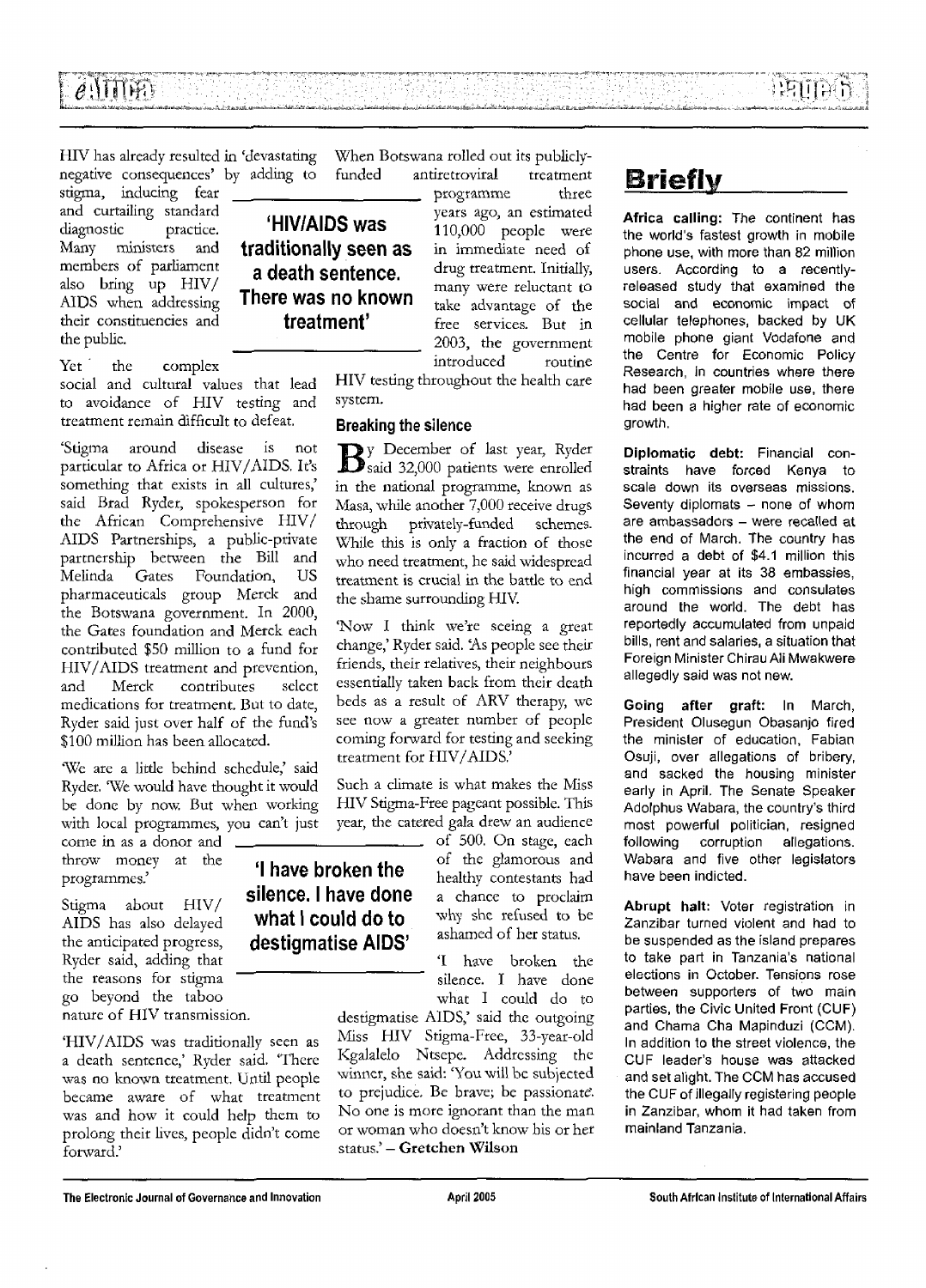# Is a Big Push the Answer?

Two new development blueprints put Africa centre stage, but leave basic questions unanswered.

EVERY few years in the global aid industry a new big idea washes ashore, sweeping over the wreckage of a past big idea gone wrong. In the 1960s, when central planning was the rage, money was poured into massive African irrigation and industrialisation projects. These once *avant-garde* approaches soon unravelled and sustainable development became the next big idea. When sustainability was not enough, experts advocated community participation in planning.

Structural adjustment came into vogue to remedy the chronic deficits, hyperinflation and crumbling currencies of the 1970s and 80s. In the 1990s structural adjustment's zeal for macroeconomic stability gave birth to the idea that aid should be primarily focused on poverty alleviation.

Two recent reports — by British prime minister Tony Blair's Commission for Africa (CFA) and by economist Jeffrey Sachs on behalf of the UN Millennium Project - have thrust another grand idea into the mix: Africa is stuck in a 'poverty trap' fromwhich it cannot escape without a so-called 'big push'. Both reports argue that so far aid has been dribbled out in small measures, tantamount to sending a single fire-fighter to an entire block of flats engulfed in flames. To douse the flames, they recommend a package of dramatically larger aid flows, complete debt relief, improved governance, and fundamental changes to the rules of aid and trade.

The Sachs report — *Investing in Development: A. Practical Plan to -Achieve the Millennium Development Goals* — includes a 300-page summary and nearly 3,000 pages of supporting reports. The Sachs effort is preparation for a major review of progress toward the UN's poverty reduction goals, which is set for September 2005. The CFA report, *Our*



THIS IS MY OFFER: UK Prime Minister Tony Blair is trying to put the plight of Africa on the agenda of<br>rich nations: Photo: Southbhote Photo: Southphoto

*Common Interest,* is the by-product of a year-long process of public meetings and research, the results of which Blair will use to push for changes in policy toward Africa when the UK assumes the leadership of both the Group of Eight and the European Union later this year.

The Sachs report calls for developed nations to boost aid from 0.25% of the gross national product in 2003 to 0.7% by 2015. The CFA proposes a 100% debt cancellation for the poorest countries, the creation of an international financing facility to frontload development funds to Africa in the next few years, and \$75 billion a year in additional development expenditure with one-third to come from African states and the balance in new aid.

#### **The depth of the problem**

Although more than \$1 trillion in aid<br>Aand loans have been transferred to lthough more than \$1 trillion in aid Africa in the last 50 years, much of Africa is poorer today than at independence. In 1965, the average African income was more than twice the income of east and south Asians. Today Asian incomes

are more than double those in Africa. Between 1990 and 2001, the number of Africans living on less than a dollar a day rose from 227 million to 313 million, according to the World Bank.

191087

Based on present trends, the UNDP estimated in 2003 that it will take Africa until 2147 to meet the Millennium Development Goal of reducing poverty by half. Indeed, the gap between African performance and many of the MDGs is widening. As a result of the lack of progress in Africa, the UN Development Programme decided last year that it would no longer try to estimate when Africa would meet the MDGs.

Tropical Africa, even in well governed parts, is stuck in a poverty trap - too poor to achieve robust and high economic growth and in many places too poor to grow at all,' the Sachs report asserts.

The big push concept argues that governance reform alone will not be enough to break out of this trap because unique circumstances hold Africa back, including high transport costs and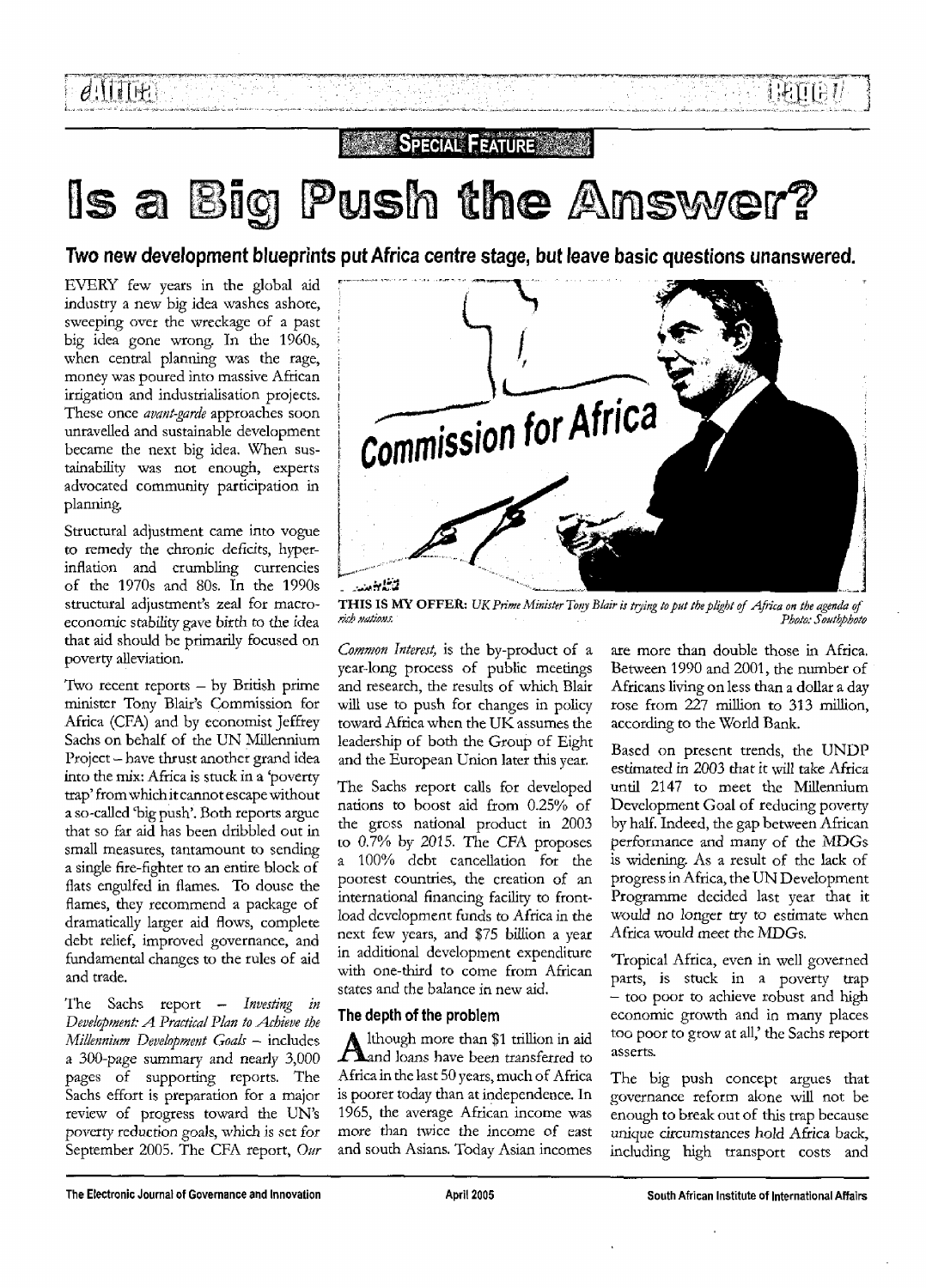**PIITE** 

### **SPECIAL FEATURE**

 $\mathcal{F}_{\mathrm{in}}$  ,  $\mathcal{F}$ 

William State State<br>State State State

地质学

.<br>ما المقدم على التقديم على المؤلف المعارف المؤلف المقدم المؤلفة المقدم المؤلفات

Ang ang pa

small markets; low farm productivity; a particularly high disease burden; lingering effects of colonialism and the Cold War; and a slow uptake of new technology and skills.

Both reports argue that — given Africa's present low levels of funding, high debt service costs and limited human capacity - the continent will fail to make meaningful progress on health, infrastructure and particularly education. Most of the continent cannot even afford to offer free primary education and the poor quality of instruction is doing nothing to help Africa gain ground on the rest of the fast-developing world.

Trevor Manuel, South Africa's minister of finance and one of 17 CFA commissioners, argues that if governments fully met public demand for health and education they would have nothing left for any other aspect of government.

#### **The governance conundrum**

Advocates of good governance dvocates of good governance not new at all. Donor aid began in the 1950s with the optimistic belief that a concerted effort by developed nations would allow poor countries to leap over intermediate stages of development into industrialised modernity. Why, they ask, if that earlier big push failed, will this one be any more successful?

The first development push failed, in part, because donors turned a blind eye to corruption when recipients were considered necessary Cold War allies. Aid projects and advice were often illconceived for African realities or they naively assumed that states possessed the needed managerial and technical expertise. And many recipient countries focused more on exploiting aid flows for personal gain than learning how to maximise their impact.

Some of the past problems of aid have been fixed, but many have not. Blair and Sachs argue that the lack of progress is precisely why the world must redouble its efforts and fix what remains broken. In moral terms, they ask, how can the world stand by and watch a catastrophe unfold? In political terms, how many more civil wars will erupt if African economies are allowed to implode?

For a continent where lack of money is all too common, the demand for more aid has been heartily embraced by political leaders. But the weakness of African governments complicates the issue.

Significant studies note that if Africa

## **Improving Aid Effectiveness**

THE CFA argues that aid is more effective when it backs national priorities and endeavours, and in ways that:

enhance the use of local knowledge;

 $\blacksquare$  strengthen existing systems (such as budgeting, monitoring and accounting, procurement, auditing);

**n** enable authorities to make better policy decisions;

 $\blacksquare$  promote accountability to citizens;

**E** reduce the burden that transactions place on already stretched governments;

ehannel assistance in ways that do not undermine public decision-making;

**E** strengthen local systems, and;

conduct business so that government accountability to citizens is promoted.

The Organisation for Economic Cooperation and Development guidelines on aid recommend that it should;

align with country policies and strategies for reducing poverty;

make use of and support national systems;

 $\blacksquare$  be co-ordinated and harmonised with other donors;

provide predictably over the longer term; and

 $\blacksquare$  not be disruptive of annual budgeting practices.

does not improve the governance environment into which aid is poured, it will not have the desired effect of improving productivity, creating jobs or building competitive industries. Advocates of good governance assert that massive financial intervention will just exacerbate corruption, much as a sudden influx of money from oil or diamonds have destabilised many countries. Aid also can make it easier for countries to dodge the difficult process of internal reform and make governments less accountable to voters, who won't be asked to foot the bill because donors have done so.

#### **The third way**

T he Blair and Sachs reports are **L** significant because they attempt to end the stalemate that has raged for a decade between advocates of good governance and champions of compassion. The CFA and Sachs reports attempt to break the impasse by noting that aid and good governance need not be mutually exclusive but can be done simultaneously. Sachs argues that aid can fix governance problems if it is targeted at improving the systems of government, particularly in six key areas: public administration, the rule of law, transparency and accountability, political and social rights, sound economic policy and supporting civil society.

'Governance, in short, should be considered in operational terms, subject to investment and improvement, the report says.

However, evidence suggests that aid projects to improve governance have fared poorly. Last year, South Africa completed a study of aid directed at improving governance entitled *Donor Supported Public Sector Reform in Africa - Dependency, Partnership and Development.* It concluded: 'Hundreds of millions of dollars have already been spent on training individuals and developing institutional systems and procedures, the collective impact of which is obscure and difficult to describe. The World Bank considers that projects and loan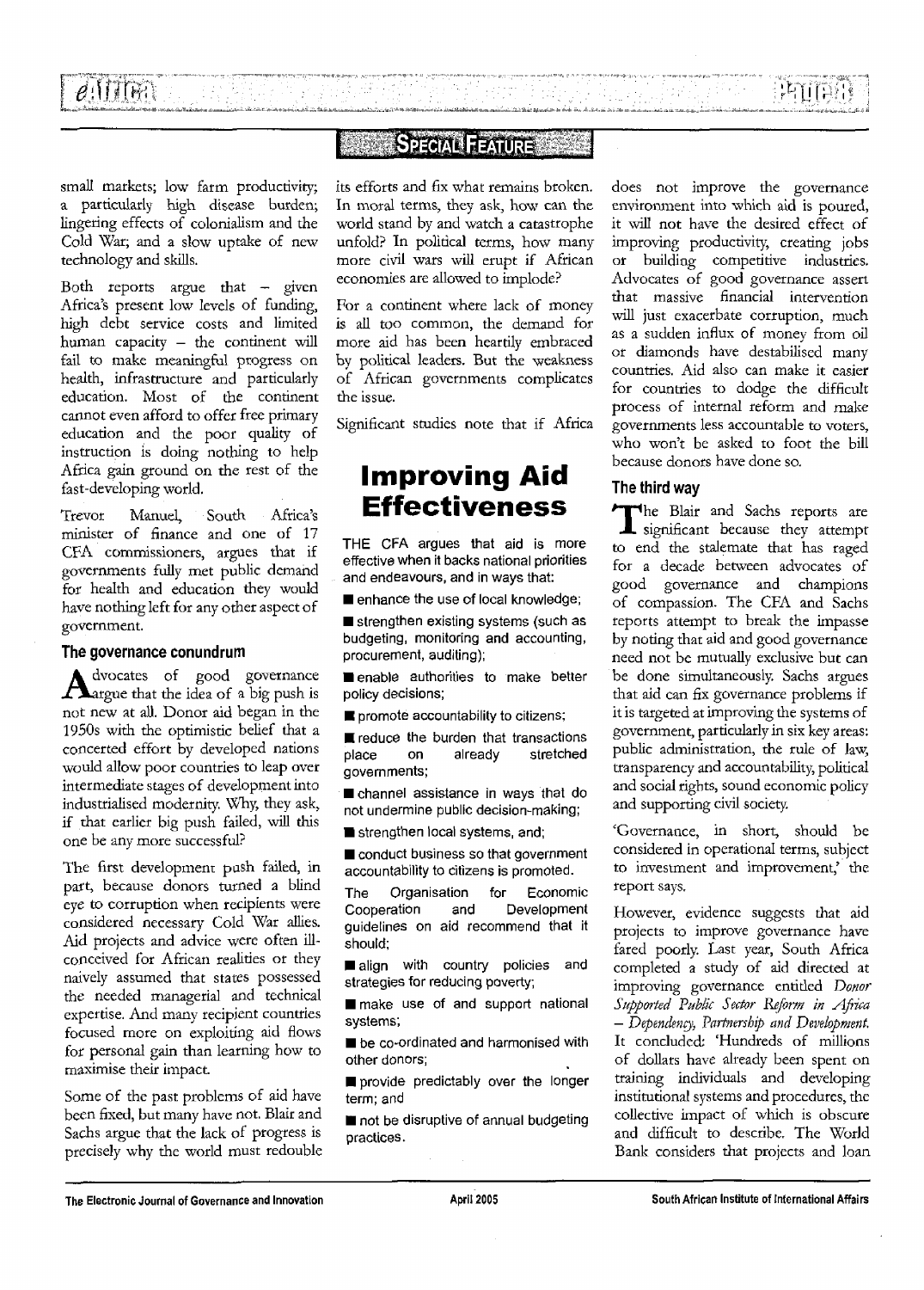## **CFA: Improving Governance**

^EFFECTIVE states - those that can promote and protect human rights and can deliver services to their people and a climate for entrepreneurship and growth  $-$  are the foundation of development. Without progress in governance, all other reforms will have limited impact. While there have been improvements in many African countries, weakness in governance and capacity is the central cause of Africa's difficult experience over the last decades. Improvements in governance, including democracy, are first and foremost the responsibility of African countries and people, and they take time and commitment. But there are also actions that outsiders can take both to support and to avoid undermining good governance. Two areas are crucial: capacity (the ability to design and deliver policies) and accountability (how the state answers to its people). The proposals are:

 $\blacksquare$  providing strong political and financial support for the pan-African and regional organisations, particularly the African Union and its programme Nepad;

 $\blacksquare$  making changes in donor behaviour, to get fully behind a comprehensive national strategy for capacity-building;

**• building up professional skills and** knowledge, including by revitalising Africa's higher education, especially in science, engineering, and technology;

**• broadening participation and** strengthening institutions that improve accountability, including parliaments, local authorities, the media, and the justice system;

 $\blacksquare$  increasing transparency of revenues and budgets, especially in countries rich in natural resources. This also makes a powerful contribution to conflict prevention;

**E** tackling corruption, including repatriation of stolen state assets; and

strengthening the quality and management of data.<sup>"</sup>

### **SPECIAL FEATURE**

activities focussed directly on public sector reforms have performed worse, on average, than other bank activities,'

An internal World Bank review in 2001 concluded that 'on average 33% of [completed] civil service reform interventions and 38% of ongoing efforts achieved satisfactory outcomes. Even when desirable, outcomes were not sustainable.'

The South African study noted: 'Donor or lending interventions have tended to deal with the technocratic systems rather than the fundamental *problems of:* the post colonial state. They have also often insulated government institutions from deep-seated maladies by allowing then to outsource, privatise and de-centralise non-essential activities to the detriment of sectoral reforms and efficient service delivery.'

The lack of sustainability or limited impact, reflected in many donor supported governance activities, is often attributed, albeit intuitively, to a lack of organisational grounding and ownership, which results in known bad habits,' the report concluded.

#### Reforming aid processes

**B**oth the CFA and Sachs reports take that poor track record on board with a crucial qualifier: massive new aid without reform in aid institutions and African governance won't work.

'Without aid practices improving significantly from what they currently are, it would not be advisable to increase aid flows substantially,' the CFA notes.

The CFA thus touches on a core issue that is discussed but not resolved by the New Partnership *for* Africa's Development. Nepad and aid donors are unanimous in calling for improved aid mechanisms and African governance, but are vague on which should come first, the new funding or the improved governance. The CFA argues that aid can be doubled without causing distortions, but a major review of progress and governance would be necessary in three years to determine if further expansion of aid can be digested.

The CFA notes particularly that wealthy countries have an obligation to improve the way aid is administered. 'Africa must accelerate reform. And the developed world must increase and improve its aid and stop doing those things which hinder Africa's progress. The developed world has a moral duty  $-$  as well as a powerful motive of self-interest — to assist Africa. We believe that now is the time when greater external support can have a major impact and this is a vital moment for the world to get behind Africa's efforts,' the CFA report argued.

That aid is poorly administered is not new. The Blair and Sachs reports are just the latest in a very long line of seminal reports and books outlining myriad problems with the complex procedures, self-interested bureaucracies and obtuse goals that make aid dysfunctional.

Sachs lists 10 problems causing dysfunction in the aid delivery system, including policy incoherence, lack of coordination between multilateral donors, lack of focus on MDGs, and a short-term focus on project definition and finance that causes volatile funding levels and detracts from long-term institutional improvement.

For example, many donor countries still 'tie' aid so that it must be spent on contractors and suppliers from the giving nation. Recipients thus have to use equipment and consultants from a variety of countries instead of choosing the most cost-effective solutions. The Organisation for Economic Development and Cooperation (OECD) estimated that tying can drive up costs by 15-30% and up to 40% for food aid.

Most donor nations set aid budgets yearly and rarely commit to projects lasting longer than *two or* three years. Projects to teach improved agricultural methods often spend the first year on setting up administrative systems and field offices. Risk-averse farmers will watch field trials but not partake until

**The Electronic Journal of Governance and Innovation April 2005 South African Institute of International Affairs**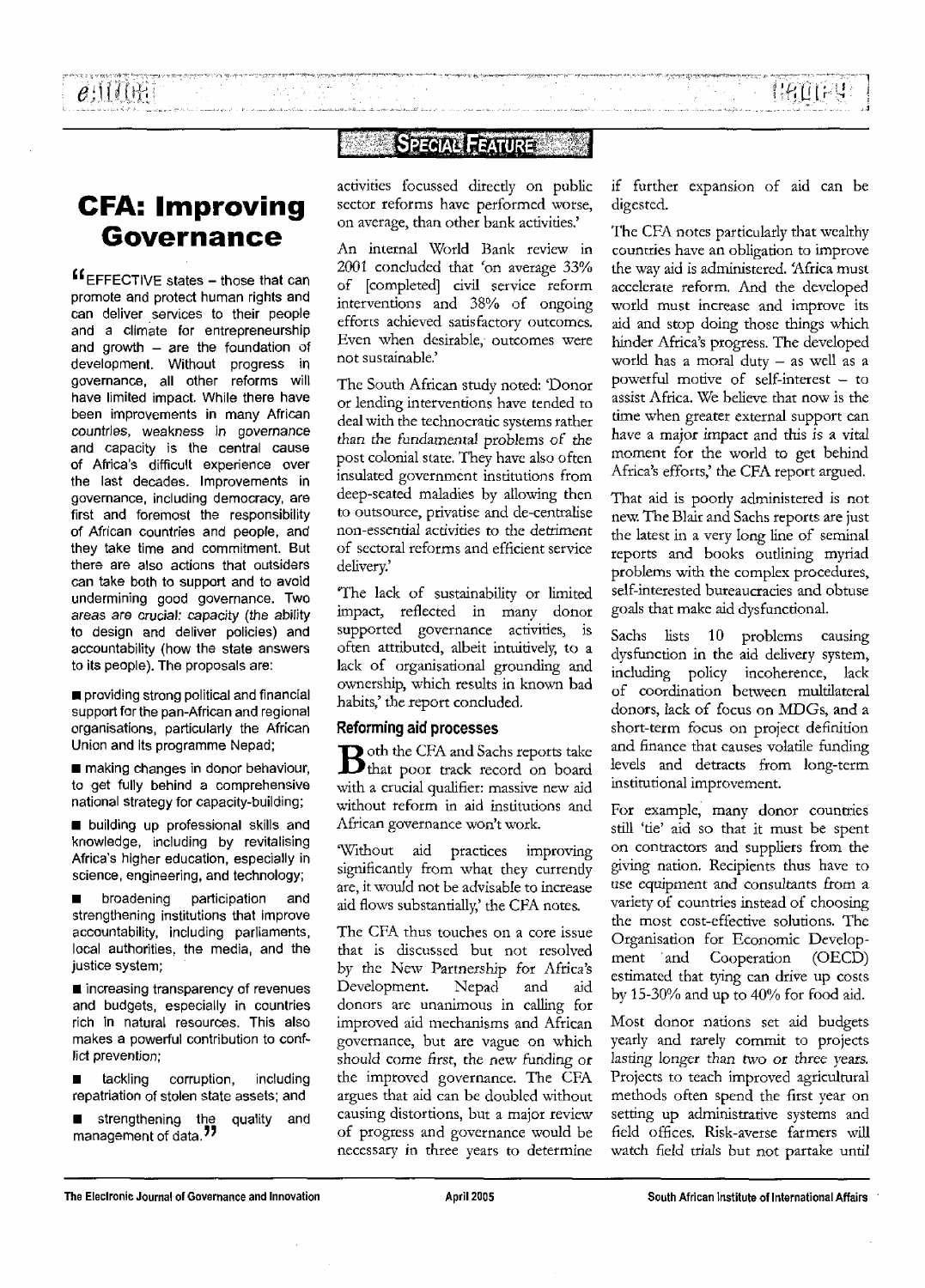$e$ 'ittin'i HELLEL I

### SPECIAL FEATURE

solid evidence of success is noted. If logistical or other problems intrude, a three-year project can be in its last year and still have made little headway.

#### Rhetoric versus reality

Blair and Sachs may wrest some<br>meaningful change from the lair and Sachs may wrest some developed world because both are linked to key summits later this year, which will highlight Africa's plight and put the case for donors to step up action to ease poverty on the continent.

But some critics are quick to dismiss the big push, pointing out the failure of previous high-minded efforts to help poor countries and the gap between rhetoric and action. Others note that the CFA in particular highlights inconsistencies in Britain's own policy. In 2003, there were 14 African countries affected by wars and 10 of these had bought arms from Britain, according to the UK-based development agency Action Aid. The EU, under British Trade Commissioner Peter Mandelson, is putting pressure on African governments to open up their domestic markets to free-trade deals that could be devastating for local agro-industries such as tomato paste in Ghana and sugar in Uganda, said Action Aid.

The CFA calls for the international community to 'open international negotiations on the development of an international arms trade treaty' and to 'adopt more effective and legallybinding agreements on territorial and extra-territorial arms brokering'. Yet Britain is the main base for arms brokers and transporters operating in Africa and firms supplying weapons to the governments of Sudan and Zimbabwe as well as Congolese militias who operate with impunity there.

To stem the brain drain in the health sector, the CFA report says: 'Donors and African governments should urgently invest in training and retention to ensure there are an additional one million health workers by 2015.' Yet Britain is one of the main Western recruiters of



Source: World Bank, 2004

African-trained health workers at great cost to the continent.

On the West's role in African corruption, the UK government is also on weak ground. The CFA argues that developed countries must rein in corrupt foreign companies operating in Africa. British banks were holding \$1.3 billion looted from Nigeria by the late dictator Sani Abacha, but the UK government did not co-operate with Nigerian efforts to recover this stolen wealth. While global press coverage focused on the CFA, another report by the OECD singled out the UK as the only member nation that has not yet complied with the OECD anti-corruption code requiring it to enact laws by which its national companies can be prosecuted for corrupt practices abroad.

#### Public relations or something new?

Supporters argue that such incon-<br>Sistencies reflect the report's candour sistencies reflect the report's candour and are a necessary first step. In a world inured to rhetoric, sincerity is no longer enough.

The Africa Commission is just warm words until governments take action,' said Peter Hardstaff, head of the World Development Movement, a UK-based lobby group that focuses on poverty.

'Unless we deliver, it'll be just another report,' said Myles Wickstead, the Commission's director, at the launch of the report in March.

But there was praise from some African analysts, who welcomed the Commission's fresh approach to Africa's problems, especially its recognition that IMF-style aid conditions and structural adjustment packages had failed.

The report marks a creative shift in policy thinking on Africa. 2005 is the time for this bold rhetoric to be matched with real measures that will transform structures that cause poverty in Africa,' said Thomas Deve of MWENGO, a regional NGO based in Harare.

Moeletsi Mbeki, deputy chairman of the South African Institute of International Affairs, who gave evidence to the Blair Commission last year, backed the report for its emphasis on Africans' responsibility for reform.

'I think the Commission's job was not to find policy solutions but to spark debate. Development policy is about cultural and political issues, this is the job of indigenous leaders. The Commission deserves credit for recognising this.

The report touches on or addresses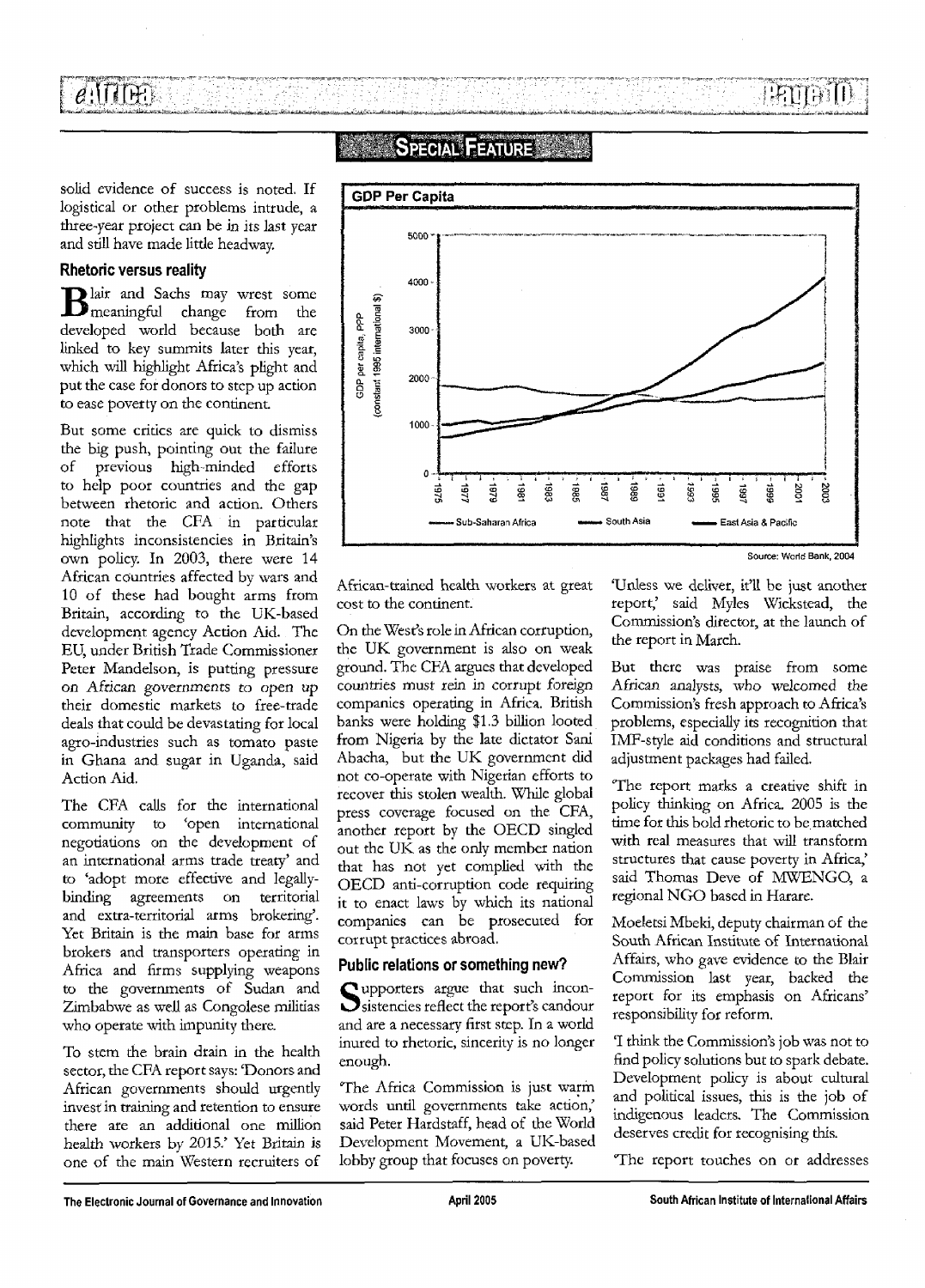### **SPECIAL FEATURE**

most of the critical issues. My only complaint is that it puts too much emphasis on aid going directly to governments. African governments keep trying to imitate the Washington consensus, yet they lack the capacity to implement even limited policies prescribed by Washington,' said Mbeki.

#### Who will do the work?

South Africa, which arguably has the<br>Slargest, best financed civil service  $\Omega$  outh Africa, which arguably has the on the continent, is chronically unable to spend the funds allocated for public works. (See story on page 15.)

'Future implementation,' Sachs warns, 'often cannot proceed without a dramatic expansion of human capacity to deliver services ...There is also a severe shortage of managers in most line ministries,

especially at the district and community levels.' Help will be needed from 'NGOs or the private sector, with real input from civil society.'

He notes that the effort will need far more accountants, managers, teachers, health professionals, economists and agricultural instructors, but he also notes that African primary, secondary and tertiary education needs to be revamped to expand both the quantity and quality of graduates.

If African governments have severe capacity constraints limiting their ability to digest current aid levels, how will they effectively manage a doubling or tripling of aid in a few years? And how long would it take Africa to gear up to absorb the new largesse, if it comes through?

Sachs notes that managing the big push will require a thorough transformation of nearly every area of African governance. 'The implementation challenge has two main aspects. One is the sheer range of interventions that should be implemented simultaneously to achieve the Goals. The second is the need to reach large parts of the population *to* have a measurable impact on national outcomes,' Sachs wrote.

'His argument is "just increase the money and everything will be fine". Sachs had to be forced to include corruption as a factor in underdevelopment because he didn't want to give reasons not to increase aid,' said one aid specialist in South Africa.

Thus, the big push implies but does



# **More Production, More Growth**

Trevor Manuel is South Africa's Minister of Finance and one of 17 members of the Commission for Africa. eAfrica spoke to him at the presentation of the CFA findings to 11 former African heads of state in Johannesburg, South Africa.

**Q: How can Africa effectively absorb a doubling of aid as the CFA and Sachs reports recommend?**

**A:** Without doing anything else you can double aid levels effectively.

It is important to understand the relationship between the Sachs report and the CFA. The way we are going the Millennium Development Goals won't be obtained for 100 years or more unless there is a major intervention in key areas. Even if Africa obtained the MDGs, it would still be far behind the rest of the world.

A pure focus on alleviating poverty won't get you to grow. You will be dealing with the symptoms rather than the causes. Unless we enlarge the productive side of the economy, we can't achieve the MDGs.

That is why the CFA focused on the productive side of the economy. If you were to meet all of the MDGs on health and education, the majority of countries would spend all of their resources on that and would be in debt without doing anything else. Too many countries rely on a single commodity. There is too little intra-African trade. To diversify there is a skills base that you need where aid can help. In agriculture, for example, a big problem is you don't have the roads so you can't get from farm to market.

The route to market is fundamental to the success of changing agriculture. You have a lot of land far from the roads that cannot be used or where people cannot participate in markets. We in Africa don't have developed infrastructure to move produce from one country to another. Focusing aid on those things can help growth.

**Q: Both the Sachs and CFA reports mention significant capacity problems constraining the ability to make use of significant new aid. What can be done about the capacity shortage?**

**A:** There are more African engineers and scientists working in the US than on the continent. We spend about

\$20 billion a vear on importing expatriate professionals. We must change those issues



and universities so we can hold people. If government doesn't have capacity, they won't be able to deliver. In this the regional economic communities will be vital.

#### **Q: You have said that the benefits of Nepad ought to flow first to the countries that sign up for peer review. Why?**

**A:** We have 24 countries signed up for peer review and they represent 73% of the African population. Within the context of Nepad, I don't want the African Peer Review Mechanism to become a new set of conditions, but it is important that those countries that bare their souls should be recognised. Peer review brings risk and that risk should be met with the reward of the early flow of capital to states that have signed up.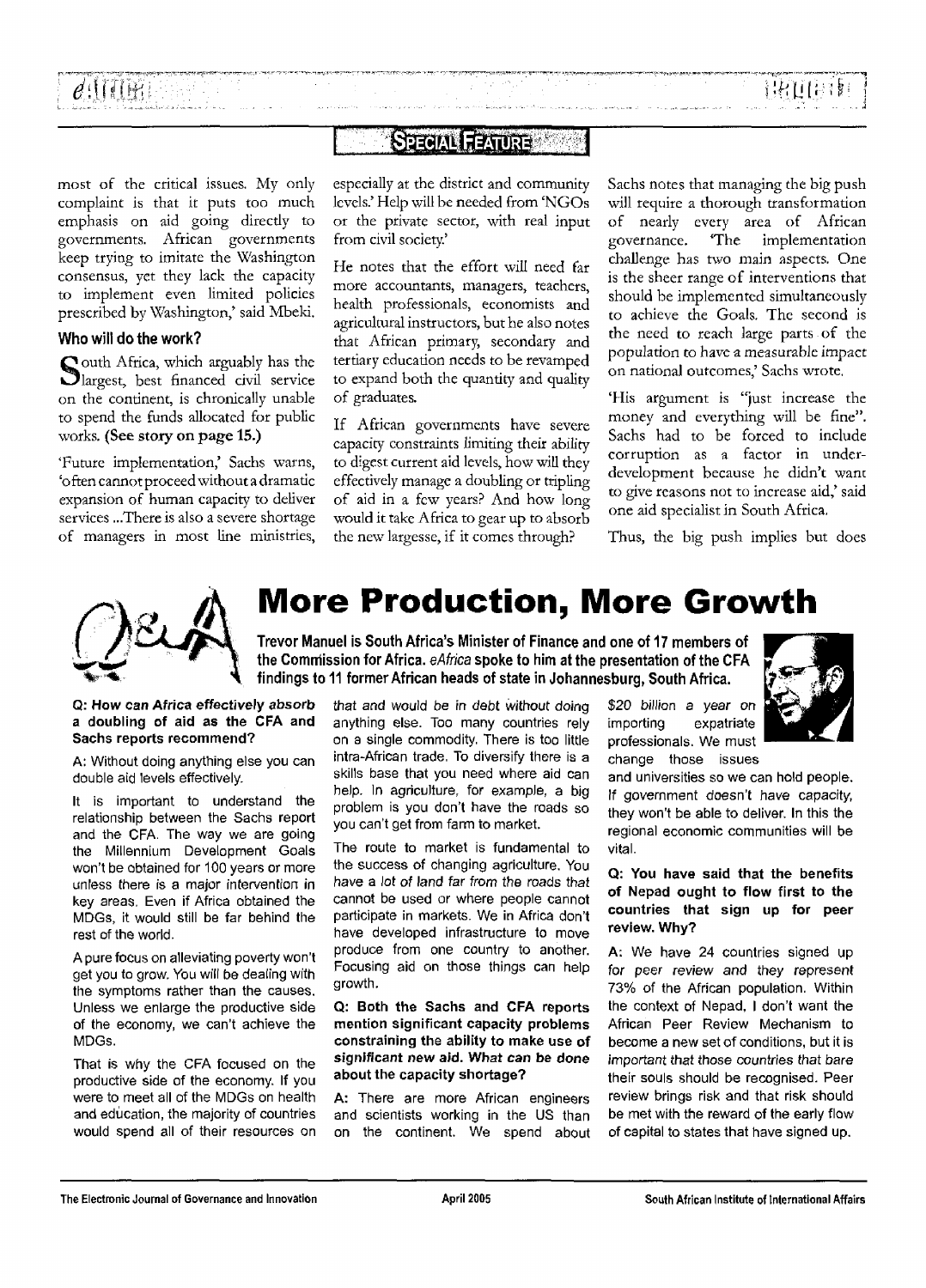### **SPECIAL FEATURE**

 $\frac{d}{dt} \sum_{i=1}^n \frac{d}{dt} \sum_{j=1}^n \frac{d}{dt} \left( \frac{d}{dt} \right)^2$ 

not overtly discuss a key problem: It will necessarily bring in a massive cadre of foreign experts, consultants and development officials at a time when Nepad is calling for Africa to learn how to solve and manage its own development.

'Structural adjustment was devastating because it ignored the human element and just went for growth. Now we've realised that growth wasn't enough, but the Sachs report seems to be still too much a top-down economist's view,' said a social scientist at one South Africanbased aid agency.

The major problem with the report is it didn't say how this new aid will be used. It just wanted to justify increasing aid. But the capacity just isn't there. There is a real problem finding good people to work on this in Africa, including Africans,' she said.

Unfashionable as it may sound, Africa will have to bring in more foreign expertise to make up for the shortfall in capacity, said Mbeki. 'When capacity fails, you have to bring in outsiders. We're going to have to go back to the situation in the 1960s when Africa needed lots of expatriates, but they should be here to strengthen civil society and non-state bodies not tinker with government.'

The report says Africa needs \$500 million a year to strengthen universities, but African scientists have gone to Europe or America and they won't come back. Western scientists, on the other hand, may be willing to come for two years at a time and we have to use them,' Mbeki said.

#### **Reaction**

r hat matters more is the reaction in the G8 members, who will be called on to make difficult changes to aid systems, fund debt relief and push through changes to trade rules. Already the US government has ruled out the International Financing Facility so aggressively marketed by British Chancellor of the Exchequer Gordon Brown. The US Treasury Undersecretary for International Affairs, John Taylor, said in late March that the US supported in principle the Commission's report, but could not commit itself to the finance facility, which would borrow money on global capital markets to be repaid from future national aid budgets.

'The report has some good material on ways to reduce poverty. We support its goals and agree with its emphasis on mcasurability,' he told journalists in Nairobi, Kenya.

The proposed International Finance Facility works for Britain and other countries, and that is fine. But for us, and others like Canada and Japan, our laws are such that the legislature cannot commit the nation's funds many years into the future.'

The US and Paul Wolfowitz - the incoming president of the World Bank — believe in linking fresh aid to good governance.

The Blair report also calls for Africa to match aid donors' funds. Trevor Manuel told journalists in Cape Town: Twenty five billion [dollars] would have to come from Africa - and it's there that you need to change taxation, you need to tax the elite — this does not happen enough in African countries. You need to prevent the outflow of capital and President Mbeki has spoken about (creating) a fund that would trap African pension funds, some 67% of which is invested in Europe and the US.'

Despite these reservations, Nepad has welcomed the Blair report.

We need to get the buy-in from the African governments, then we have to work out how the proposals could be implemented,' said Mohammed Jahed, chief economist at the Nepad secretariat, in response to the report.

'But our main concern is that the Blair proposals still have to be sold to the G8.' - **Peroshni Govender, Paul Adams and Ross Herbert**

# **Briefly**

2010년 1월 20일 전 1월 20일<br>대한민국의 대한민국의 대한민국

**No local justice: UN** Secretary-General Kofi Annan has submitted 51 names of Darfur war crime suspects to the International Criminal Court (ICC) in The Hague, following a Security Council decision. Sudan rejected the Security Council vote and vowed not to hand over any of its citizens to a foreign court. However Nigeria - backed by the US, in principle - has advocated an African tribunal to prosecute war crime suspects. Meanwhile, scarcely a month after joining the ICC, Kenya is planning to sign a bilateral immunity agreement from the court with the US, effectively making the East African country a safe refuge for American criminals.

**Forgotten:** About a million people have died and three million urgently need assistance in strife-torn eastern Democratic Republic of Congo. The region is now the 'biggest, most neglected humanitarian emergency in the world today', according to UN undersecretary-general for humanitarian affairs, Jan Egeland.

**Moving, but where to?** Squabbling over which city the Somali transitional government should relocate to when it finally moves from Kenya - where it has been since its inception in October 2004 - is threatening to further delay the administration's return to its homeland. President Abdullahi Yusuf Ahmed and Prime Minister Mohammed Ali Gedi are against relocating to Mogadishu, for security reasons, angering other cabinet members and members of parliament.

**Mover** & **shaker:** Corruption, economic and rural development will feature high on the agenda of Namibia's new President Hifikepunye Pohamba, who took over in March from Sam Nujoma, the country's president since independence in 1990. Pohamba has shuffled his cabinet, and relocated the police force from home affairs to the newly created ministry of safety. Some believe he should demonstrate his seriousness about fighting corruption by abolishing the position of minister without portfolio held by the ruling party's secretary-general.

**The Electronic Journal of Governance and Innovation April 2005 South African Institute of International Affairs**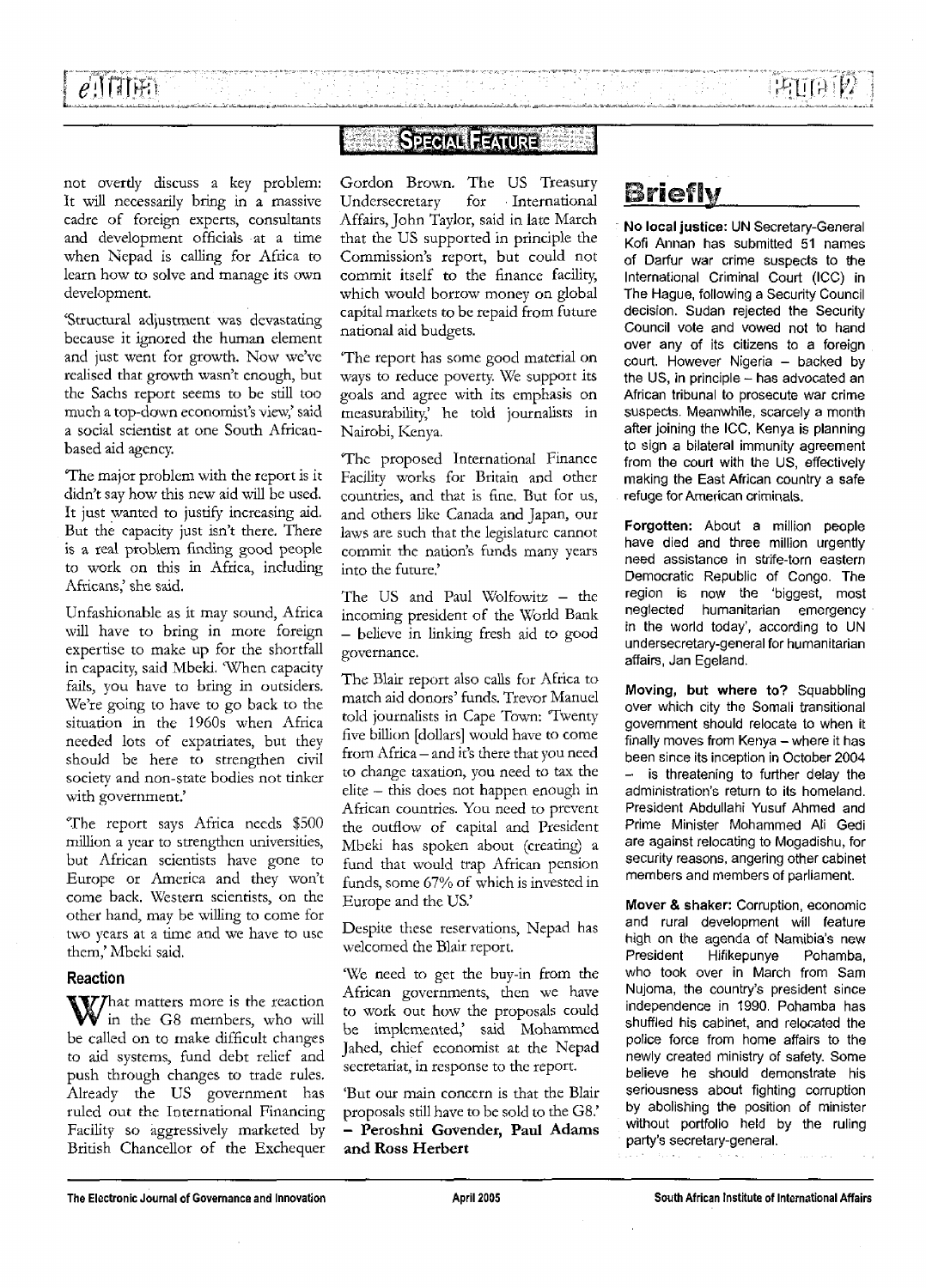### STEEM FEAURE

# **Blair: Our Common Interest**

TONY Blair launched the report of the Commission for Africa, Our Common Interest, in March. Below are main points from the Executive Summary.

#### Getting Systems Right: Governance and Capacity-Building

A frica's history in the past 50 years<br>Ahas been blighted by two areas has been blighted by two areas of weakness - capacity, the ability to design and deliver policies, and accountability.

Weak capacity is a matter of poor systems and incentives, poor information, technical inability, untrained staff and lack of money. Donors must invest to improve Africa's capacity, starting with a system of higher education, particularly in science and technology. They must help to build systems and staff in national and local governments, but also in pan-African and regional organisations, particularly the African Union (AU) and the New Partnership for Africa's Development (Nepad).

Donors must support national priorities of African governments rather than allowing their own procedures to Undermine the building of a country's Capacity. Money and state assets stolen from the people of Africa by corrupt leaders must be repatriated. Foreign banks must be obliged by law to inform on suspicious accounts. Those who give bribes should be dealt with too; and foreign companies involved in oil, minerals and other extractive industries must make their payments much more Open to public scrutiny. Firms who bribe should be refused export credits.

#### The Need for Peace and Security

"he most extreme breakdown of governance is war, Aid should be used to tackle the causes of conflict. That means improving the management of government incomes from natural resources and international agreements on how to control the 'conflict resources' which fuel or fund hostilities. It also means controlling the trade in small arms.

Leaving No-One Out: Investing in People

'unding Education for All will provide all girls and boys in sub-Saharan Africa with access to basic education. Secondary, higher and vocational education, adult learning and teacher training should also be supported. Donors need to pay what is needed to deliver on their promises.

Eliminating preventable diseases like tuberculosis and malaria hinges on rebuilding systems to deliver public health services. This will involve major investment in staff, training, new medicines, better sexual and reproductive health services and the removal of fees paid by patients, which should be paid for by donors until countries can afford it. Scaling up services needed to deal with HIV/AIDS must be given priority.

#### Going for Growth and Poverty Reduction

'he developed world must support Nepad's programme to build publicprivate partnerships to create a stronger climate for growth, investment and jobs.

Donors should double spending on infrastructure - from rural roads and small-scale irrigation to regional highways, railways, larger power projects and Information and Communications Technology (ICT).

#### More Trade and Fairer Trade

A frica does not produce enough goods,<br>Aof the right quality or price, to enable of the right quality or price, to enable it to break into world markets and it faces indefensible trade barriers, which, directly or indirectly, tax its goods as they enter developed markets.

To improve its capacity to trade, Africa needs to make changes internally - improve its transport infrastructure to make goods cheaper to move; reduce and simplify the tariff systems between African countries; reform excessive bureaucracy, cumbersome customs procedures and corruption by public servants.

Rich nations must also dismantle barriers erected against African goods, particularly in agriculture; abolish trade-distorting subsidies to agriculture; lower tariffs and other non-tariff barriers to African

products. They must also not demand reciprocal concessions from African nations.

#### Where Will the Money Come From?

fe call for an additional \$25 billion per year in aid, by 2010, with a further \$25 billion a year by 2015.

Ensuring the money is well spent will depend on two factors. First, good governance in Africa must continue to advance. Second, donors must significantly improve the quality of aid and how it is delivered. That means more grants, more predictable and untied aid, and donor processes that are less burdensome on the already stretched administrations of African countries.

The African Development Bank needs to be strengthened and the role of the Economic Commission for Africa enhanced. The IMF and the World Bank must give higher priority to Africa's development. They must become more accountable and give Africa a stronger voice in decision-making.

Rich nations should commit to a timetable for giving 0.7% of their annual income in aid. Aid should be frontloaded. Innovative financing methods such as international levies on aviation should be developed.

For poor African countries, there must be a 100% debt cancellation.

#### Conclusion

**B** old comprehensive action on a scale<br>**B** needed to meet the challenges can needed to meet the challenges can only be done through a new kind of partnership. In the past, contractual and conditional approaches were tried, and [they] failed. What we are suggesting is a new kind of development, based on mutual respect and solidarity, and rooted in a sound analysis of what actually works.

This can speed up progress, building on recent positive developments in Africa, towards a just world of which Africa is an integral part.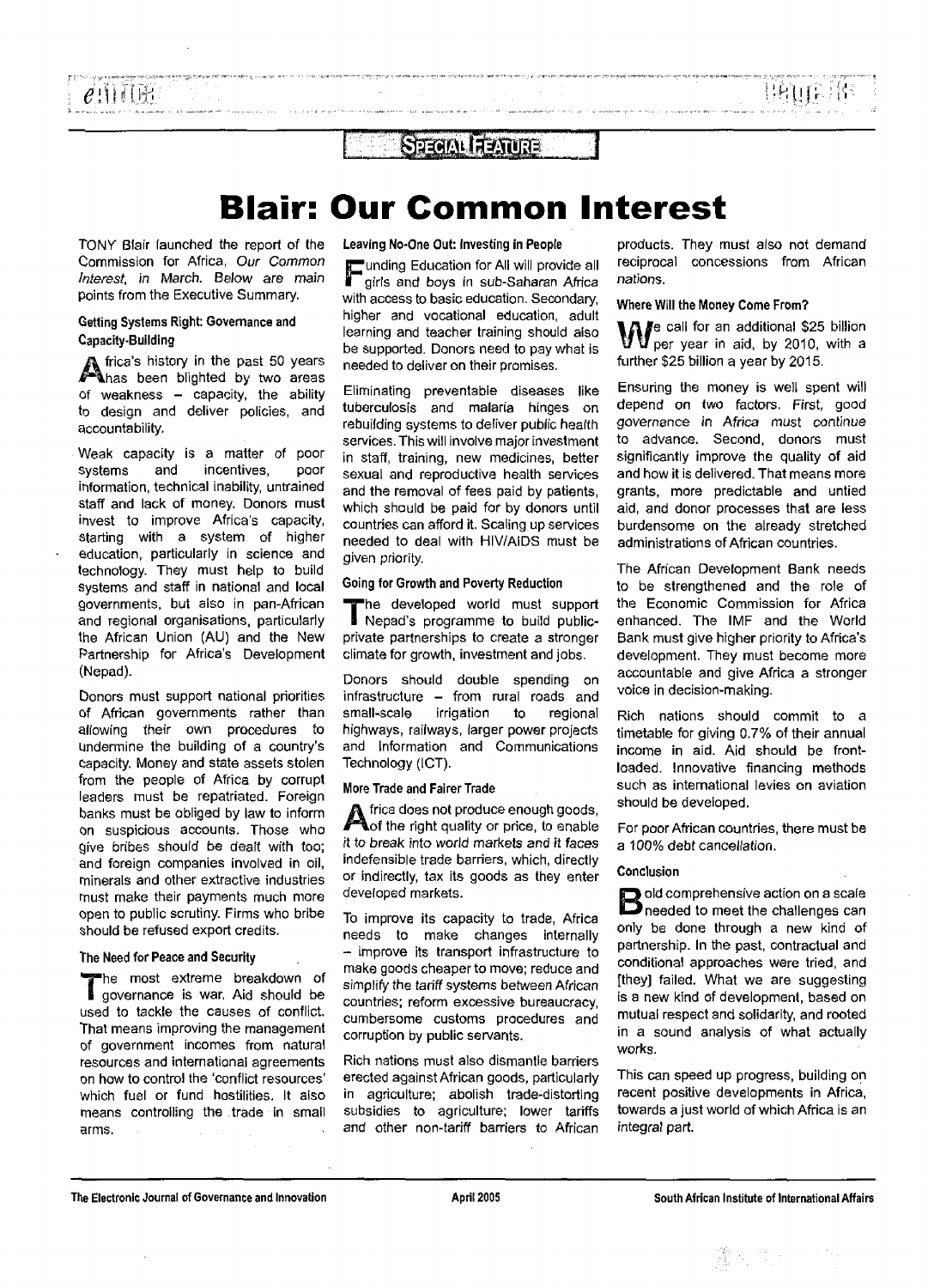## **CERTIFICAL FEATURE**

# **Sachs: A Practical Plan to Development**

IN JANUARY, the UN Millennium Project, an independent body advising UN Secretary-General Kofi Annan, published Investing in Development, A Practical Plan to Achieve the Millennium Development Goals. Below are excerpts of the project's top 10 recommendations based on the findings of its 10 task forces.

**Strategies to achieve MDGs:** Developing countries should adopt strategies bold enough to meet the Millennium Development Goals (MDGs) by 2015. By 2006, countries must have poverty reduction strategies in line with the MDGs.

**Scale up public investments:** The MDG-based poverty reduction strategies should anchor the scaling up of public investments, capacity building, domestic resource mobilisation, and official development assistance (ODA). It should aim to strengthen governance, promote the private sector, human rights and engage civil society. The strategies should:

**Be** based on an assessment of investments and policies needed to reach the goals by 2015.

**• Spell out national investments, policies,** and budgets for the coming three to five years.

**E** Focus on rural and urban productivity, health, education, gender equality, water and sanitation, environmental sustainability, science, technology and innovation.

• Focus on women and girls' health including reproductive health, access to economic and political opportunities, right to control assets and freedom from violence.

**• Promote transparent and decentralised** governance mechanisms.

 $\blacksquare$  Include strategies for training and retaining skilled workers.

 $\blacksquare$  Outline income generation strategies for poor people.

**• Be tailored to support the special needs** of landlocked, small-island, developing, least-developed and fragile states.

• Mobilise increased domestic resources by up to four percentage points of GNP by 2015.

• Work out an 'exit strategy' to end aid dependency.

**Transparent development:** Developing countries should implement these strategies in transparent and inclusive processes, working closely with civil society organisations, the private sector and international partners.

**Fast-track countries:** International donors should identify at least a dozen MDG 'fasttrack' countries for a rapid scale-up of ODA in 2005.

**Quick wins:** Developed and developing countries should launch 'Quick Win' actions in 2005. They include:

**Free distribution of malaria bed nets and** anti-malaria medicines for all children in affected regions by the end of 2007.

**Ending user fees for primary schools** and essential health services by the end of 2006.

• Bringing 3 million AIDS patients in developing countries onto antiretroviral treatment by the end of 2005.

**Expanding school meals programmes** in hunger hotspots using locally produced foods by the end of 2006.

A replenishment of soil nutrients on farms with nutrient-depleted soils, through free or subsidised distribution of chemical fertilisers and agro-forestry, by the end of 2006.

A massive training programme of community-based workers should aim to ensure local communities have expertise in health, education, agriculture, nutrition, infrastructure, water supply and sanitation, environmental and public sector management.

**Cross-border projects - infrastructure and governance:** Developing countries must align national strategies with regional initiatives like Nepad and the Caribbean Community, and should receive increased donor funding. Regional groups should implement high-priority cross-border infrastructure projects with donor aid and carry out peer-review mechanisms to promote best practices and good governance.

**Donors double aid and increase debt relief:** High-income countries should increase ODA from 0.25% of donor GNP

in 2003 to around 0.44% in 2006 and 0.54% in 2015 to support the MDGs. ODA quality should be improved to include aid that is harmonised, predictable and largely in the form of grants-based budget support. Debt relief should be more extensive and generous.

ODA should be based on actual needs to meet MDGs and on countries' readiness to use the money effectively.

 $\blacksquare$  Criteria for evaluating the sustainability of a country's debt burden must be consistent with the achievement of the goals.

• Aid should support MDG-based poverty reduction strategies, rather than support donor-driven projects.

**• Donors should measure and report** the share of their ODA that supports the actual scale-up of MDG-related investments.

**n** Middle-income countries should also seek opportunities to become providers of ODA and give technical support to lowincome countries.

**Open access to rich countries' markets:** High-income countries should open their markets to developing countries and help least developed countries raise exports through investments in trade-related infrastructure, including electricity, roads and ports.

**\$7 billion a year for science and technology:** International donors should mobilise support for global scientific research and development to address special needs of the poor in areas of health, agriculture, natural resource and environmental management, energy and climate. The total needs should rise to about \$7 billion a year by 2015.

**Better donor coordination:** The UN Secretary-General and the UN Development Group should strengthen the coordination of UN agencies, funds and programmes to support the MDGs at headquarters and country level. UN country teams must be properly trained and work closely with the World Bank, IMF and regional development banks to improve technical advice and support the goals.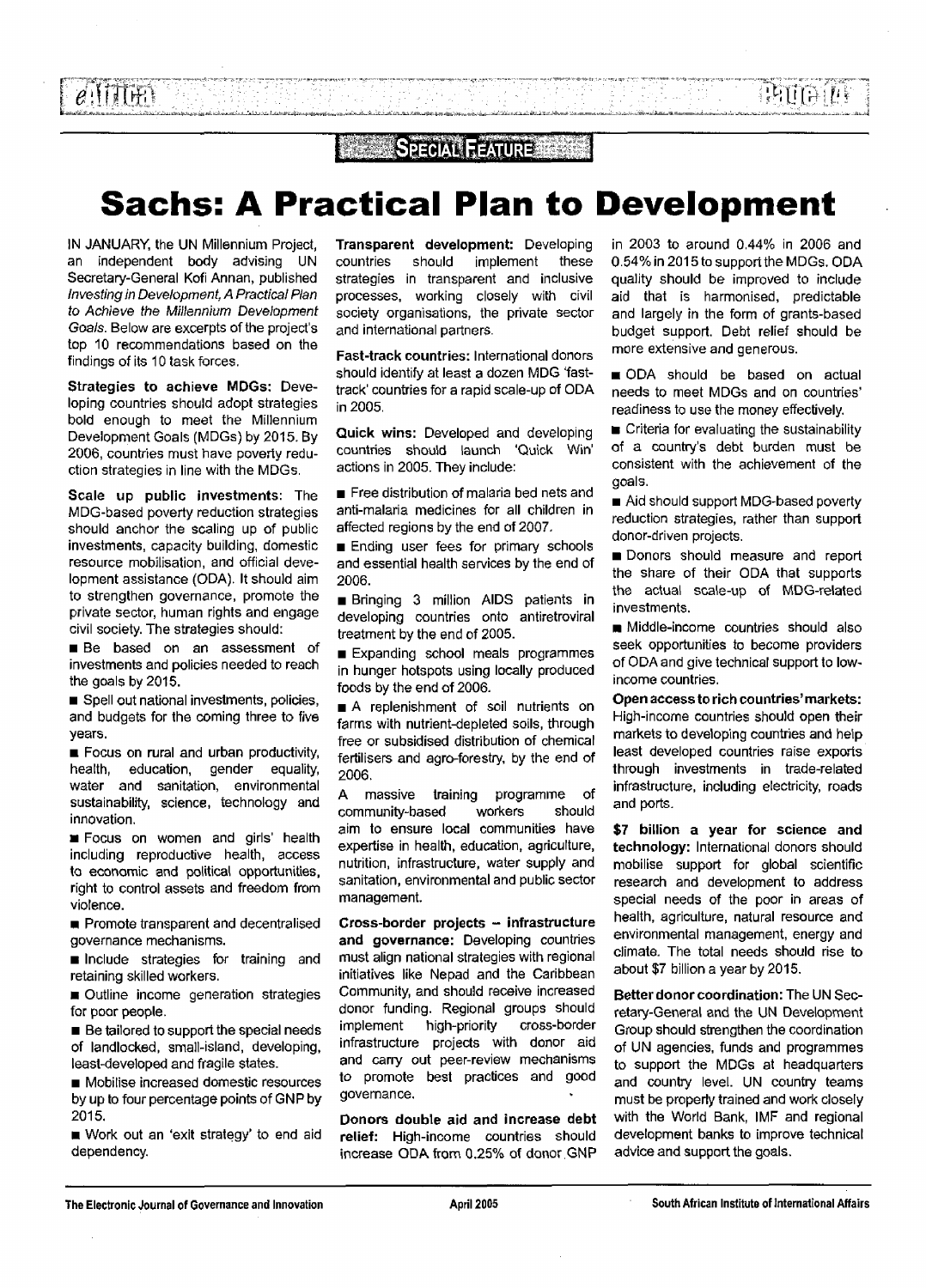**INDIE IN** 

**SHEAM RENURE ORINON** 

# New Money, Old Buckets Anger South Africa's Poor

### Capacity, not lack of cash, undermines Pretoria's bid to ease poverty

IN FEBRUARY, residents *of* Phomolong, a township near the South African mining town of Welkom, looted local businesses and threatened to attack resident officials perceived as corrupt. Two days later, another township, Mmamahabane, erupted in violence as residents tried to block traffic on a main highway to publicise their frustrations. Similar episodes erupted across the Free State province, in central South Africa.

لماستعادت الأراد

The spark for the riots was the region's archaic 'bucket system' of sanitation: many townships have no flush toilets and rely on often delinquent municipal workers to carry away fetid buckets of human waste. Although failure to pick up the buckets fuelled the riots, protestors turned violent to denounce much deeper problems of widespread municipal corruption, poor sanitation, bad housing and a long list of undelivered government promises.

The situation in the heart of sub-Saharan Africa's most developed country ought to be a warning to advocates of massive increases in aid to Africa.

#### Just not enough

i ritain's Commission for Africa 'report calls for a 'big push' in spending on healthcare, education, roads, sanitation and other services by rich donor countries to help Africa achieve the Millennium Development Goals of halving poverty by 2015.

Yet, South Africa's attempt at eradicating poverty through spending more on services to the poor shows that committing more money alone is not enough to get results. Of all African countries, South Africa is probably the best equipped to tackle poverty. It has wealth and resources, and the government has shown commitment

*to* helping the poor. Yet this wave *of* riots exposed the gap between President Thabo Mbeki's vision for improving the lives of the poor and actual progress on the ground.

Each year the national government allocates more money — in the form of grants to local governments administered by the provinces  $-$  to meeting its goals of halving poverty and unemployment by 2014. Yet a large part of this money remains unspent. As of last December, only 56% of all Municipal Infrastructure Grant funds provided to the provinces for local service delivery projects had been allocated. Even at national level many ministries chronically fail to spend the funds allocated to them and large portions of donor aid has sat unspent.

Delivering his State of the Nation address in February, Mbeki acknowledged that his government has a human resources problem that is impeding its ability to deliver services to the people.

We have to deal with those within the public service who, because of their negligence and tardiness, deny many of our people services due to them, in instances where resources have been made available to deliver those services,' the President said.

'I'm puzzled,' said Minister of Education Naledi Pandor after Mbeki's address. 'Provinces will say they have no funding, but when I check the numbers I discover that they have not used their infrastructural grants,' she told the *Mail & Guardian.*

However, Helen Suzman Foundation Director Lawrence Schlemmer argues that the central government failed to consider the lack of skills and resources in public administration when laying out its ambitious poverty alleviation schemes.

The rather heroic phrase "rolling out" is regularly used, suggesting vast carpets of reform being spread across the landscape of need,' he recently wrote in *Business Day.* 'All too often, however, the carpets of delivery have so many holes that they fall short of the coverage intended. It is not for want of good intentions - government really wants to help the poor — but its intentions far outstrip its ability.'

#### Lack in delivery

In his most recent report to parliament, South Africa's auditor-general found that 61% of all senior management posts in the provincial and local government departments responsible for service delivery were vacant. Local and provincial governments in particular are hobbled by the lack of people with the skills in project management, accounting and engineering that are needed to deliver services on the ground. According to government figures, only around 8% of government workers qualify as 'highly skilled,' while roughly 90% are considered either lowor semi-skilled.

The riots in the Free State have at last made these shortcomings painfully clear to government, critics say. During the violence that spread out from the Ntabazwe township near Harrismith, after police killed a youth during a demonstration last September, local councillors reportedly refused to meet their constituents because they feared for their own safety.

Visiting the province two weeks after the shooting, Mbeki lambasted *local* officials: \*Of course, resources are limited, but still, why should stinking buckets not be collected for two